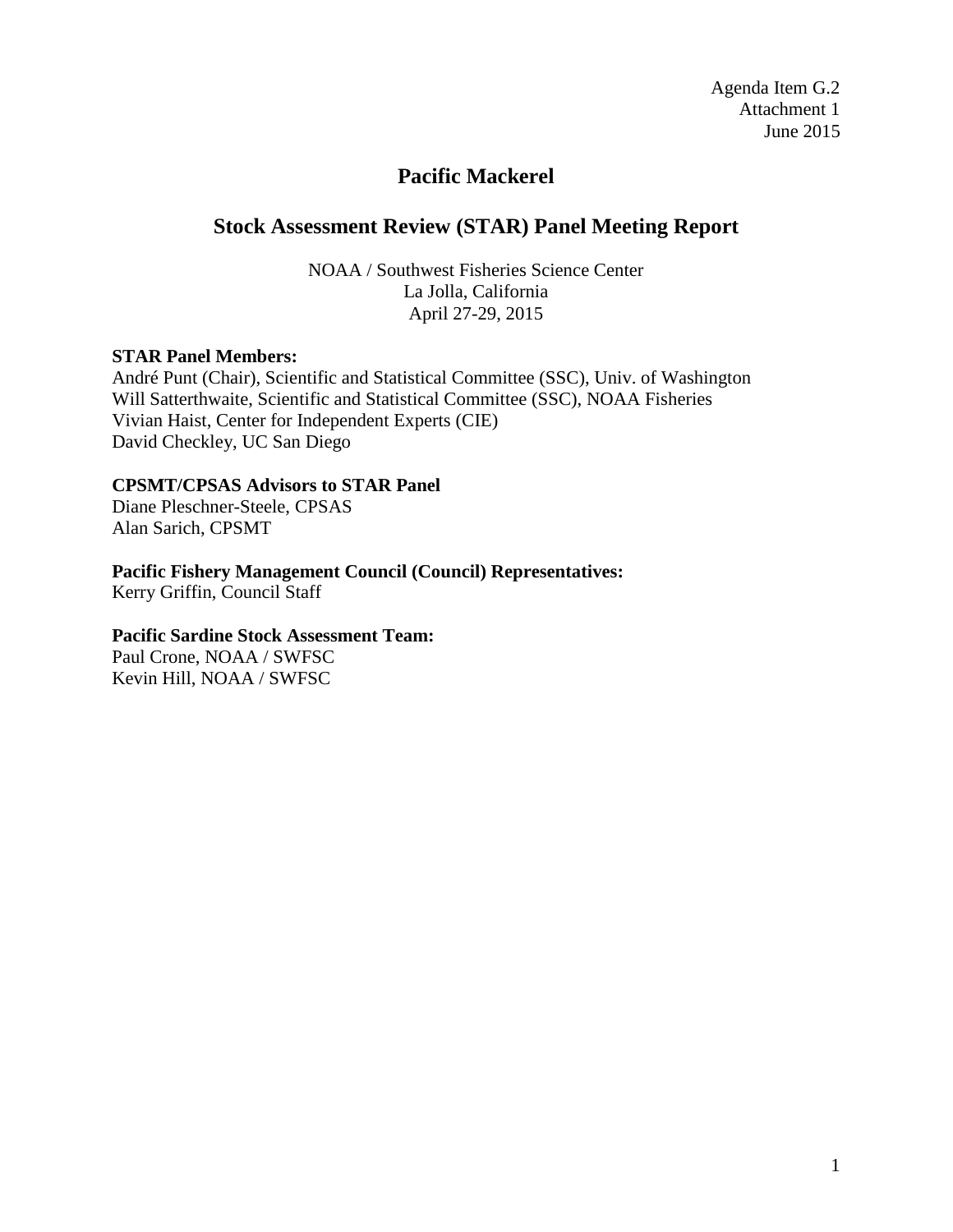### **1) Overview**

The Pacific Mackerel Stock Assessment Review (STAR) Panel (Panel) met at the Southwest Fisheries Science Center, La Jolla, CA from April 27-29, 2015 to review a draft assessment by the Stock Assessment Team (STAT) for Pacific Mackerel. Introductions were made (see list of attendees, Appendix 1), and the agenda was adopted. A draft assessment document and background materials were provided to the Panel in advance of the meeting on a PFMC FTP site.

Paul Crone and Kevin Hill presented the assessment methodology and the results from a draft assessment utilizing the Stock Synthesis Assessment Tool, Version 3.24s to the Panel. David Demer presented aspects of the methodology and results for the acoustic-trawl method (ATM) surveys for Pacific mackerel. The assessment report included several model runs. The major changes between the base model (D) in the draft assessment and the model selected during the last full assessment reviewed in 2011 (model XA) were (a) the California Recreational Fishery Survey (CRFS) index was excluded from the assessment, (b) the recreational and commercial catches were combined into a single fleet, and (c) the ATM index and its associated lengthcomposition were introduced into the assessment. Model D also differed from model XA in terms of data weighting, the assumed standard deviation of the log-deviations about the stockrecruitment relationship, allowance for a bias ramp for the recruitment deviations, whether the coefficient of variation (CV) for the length-at-the-oldest age is estimated, and whether the initial fishing mortality is estimated.

The review and subsequent explorations of the assessment through sensitivity analyses were motivated primarily by the desire to find a model that fit the data adequately, made realistic assumptions regarding selectivity and was consistent with prior expectations for the catchability coefficient for the ATM survey (i.e. whether the estimates of biomass were realistic given auxiliary information). The Panel and STAT agreed on some changes to model D (denoted by models H1b and H3 depending on whether the ATM indices and length-composition data were (H1b) or were not (H3) included in the assessment). These changes were (a) the indices and length-compositions for the ATM surveys were split into spring and summer series, with selectivity "mirrored" for the two surveys but with different catchability coefficients for spring and summer (model H1b), (b) selectivity for the ATM survey was assumed to be a logistic function of age (model H1b), (c) selectivity for the CPFV index was a 2-parameter (logistic) rather than 3-parameter (double-normal) asymptotic function (models H1b and H3), and (d) whether the ATM indices and length-composition data should be included in the assessment (models H1b vs H3). The STAT provided the Panel with models in which the fishery selectivity was asymptotic and dome-shaped. However, the model-estimated ATM survey catchability was unrealistically high  $(-1)$  when fishery selectivity was asymptotic, and unrealistically low (often <0.01) when fishery selectivity was dome-shaped.

Ultimately, the STAT decided to propose model H3 which did not include the ATM survey data, as an interim model.

The fit to the ATM survey index and length-composition data was poor for all model configurations. The poor fit to the survey indices is perhaps related to the variable proportion of the stock biomass in the area surveyed (the issue of spatial coverage is also a problem for the CPFV index, but large inter-annual variation is not apparent for the CPFV index). The poor fits to the survey length-composition data may be related to the very small number of mackerel encountered in trawls and measured (as low as three on one year).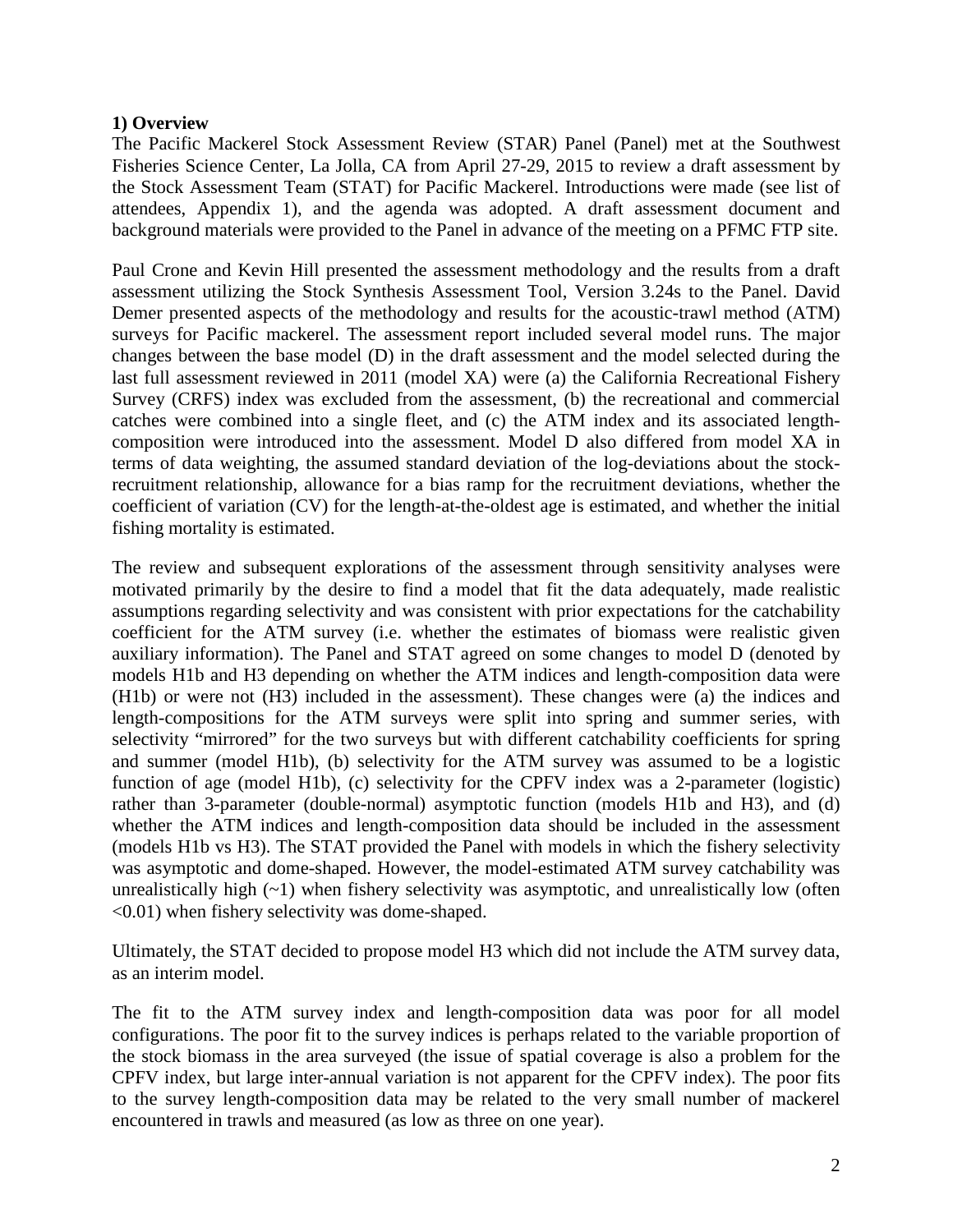In the time available, the STAT and Panel could not find a model configuration that fit the data, and led to plausible ATM catchability and hence biomass estimates. The question of how to estimate the 'scale'<sup>[1](#page-2-0)</sup> of the biomass could not be resolved during the Panel meeting, with some model configurations fitting the data well but leading to implausibly large estimates of biomass.

The Panel highlights the research recommendations, in particular those related to improving the coverage of the ATM surveys. Only through changes to the survey design to cover more of the range of Pacific mackerel is it likely that the uncertainty associated with the assessment can be reduced.

The stock assessment exhibits a very marked retrospective pattern (see Request 18 and Fig. 1). In particular, the estimates of 1+ biomass are consistently updated downwards with the addition of new information. For example, the estimate of 1+ biomass for 2009 from an assessment with a terminal year of 2009 is 485,135 metric tons (mt), but the estimate of 2009 1+ biomass based on the model proposed by the STAT (model H3) is only 66,763mt. The retrospective bias should be accounted for when the extent of scientific uncertainty is quantified by the SSC.

The Panel thanked the STAT for their hard work and willingness to respond to Panel requests, and the staff at the SWFSC La Jolla laboratory for their usual exceptional support and provisioning during the STAR meeting.

# **2) Requests to the STAT**

# **Day 1 requests made to the STAT during the meeting – Monday, April 27**

**Request 1**: Start from model D. Drop the 1985-89 CPFV length-composition data from all further analyses. Use a logistic function to model asymptotic selectivity in all further analyses. This is new model H1.

**Rationale**: The 1985-89 "length" data appear to be conversions from weight and not trustworthy. Using the logistic function for asymptotic selectivity should help address convergence concerns.

**Response**: Model outputs are robust to dropping the 1985-89 CPFV length data. The STAT felt that the 2-parameter logistic formulation of selectivity was too inflexible (never yielding a positive definite Hessian matrix) when applied to the fishery although it worked well when applied to the CPFV index (and also the ATM survey in the models where ATM selectivity was asymptotic). A double normal selectivity pattern, with three parameters fixed to force an asymptotic form, worked better for the fishery, and was used in later models. The logistic function was used for the CPFV index (and ATM survey in later models) in all cases when their selectivity was asymptotic.

**Request 1a**: As with request 1, but also treat the spring and summer ATM surveys as two separate surveys with two separate *q*'s (but shared selectivity). This is model H1a. If this model appears to converge and produces "reasonable" scale/*q*/etc., use model H1a as the basis for all further modifications requested today. Otherwise, use model H1 as the basis for all further analyses requested today.

**Rationale**: These are two different surveys that differ in timing and survey areas, and in some years their biomass estimates differ by an amount too large to plausibly represent a true change in total population biomass. It would not be unexpected that survey  $q$  would vary seasonally due to the changes in the spatial distribution of Pacific mackerel.

<span id="page-2-0"></span><sup>&</sup>lt;sup>1</sup> The term 'scale' is used here to refer to absolute size of the biomass.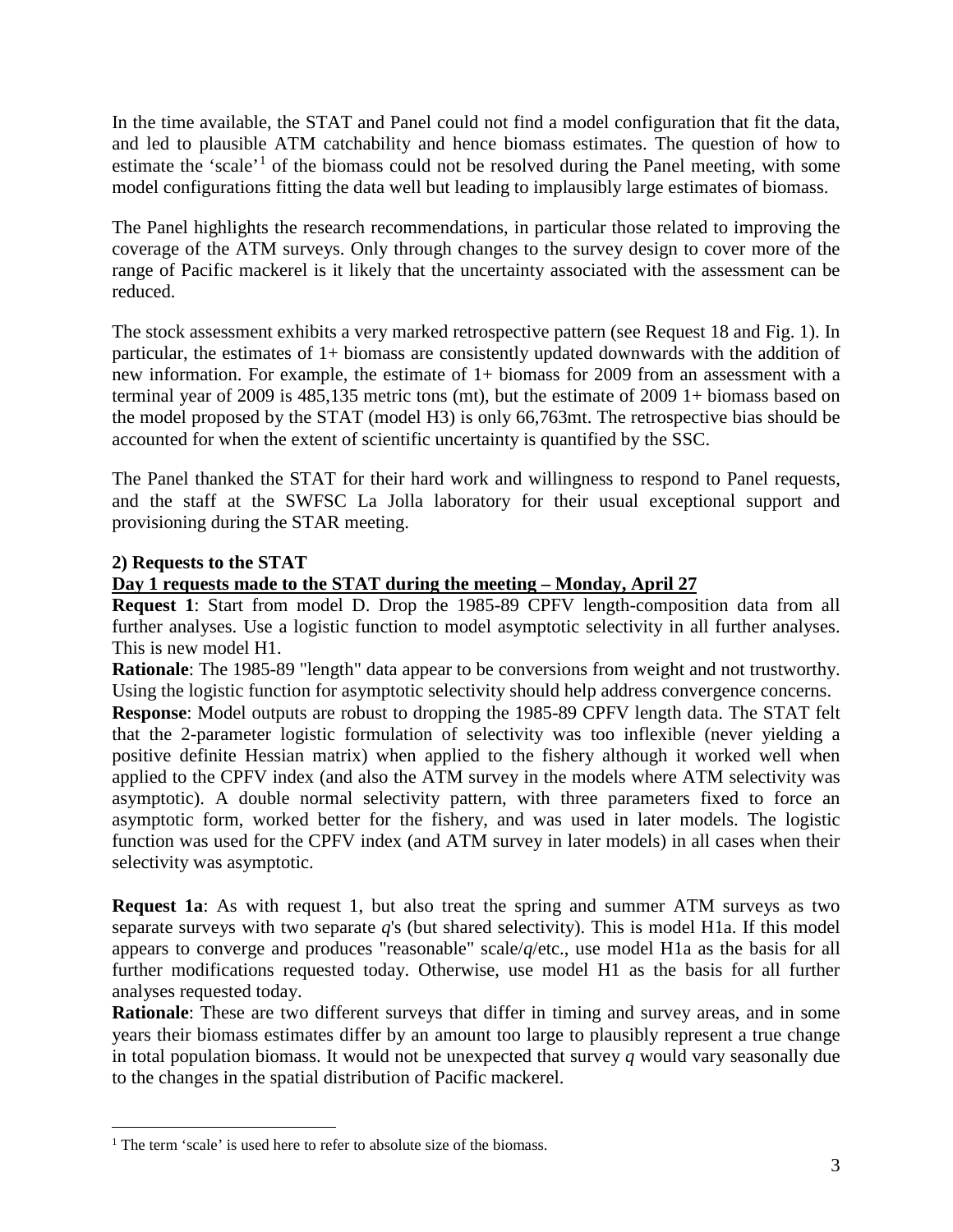**Response**: Model H1a was somewhat unstable<sup>[2](#page-3-0)</sup> (would not converge to the same likelihood/solution from multiple starting values). This model has dome-shaped selectivity for the ATM surveys (now split into spring vs. summer), and asymptotic selectivity for the fishery and CPFV index. It yielded ATM *q*'s of 2.4 for the spring surveys and 1.5 for the summer surveys. Fits to CPFV lengths do not appear visibly better than those for Model H1a, nor do the fits to CPFV index. The fits to ATM length-composition data are not good, and the model does not appear to track the ATM index. The STAT chose to run an additional model, H1b, which made all selectivities asymptotic (i.e. the change relative to model H1a is that the ATM survey has asymptotic selectivity). Model H1b seems more stable, and estimates ATM *q*'s of 1.3 for spring and 0.9 for summer. Model H1a has 58 parameters and a negative log-likelihood of 1188.9, while H1b has 54 parameters and a negative log-likelihood of 1198.4.

**Request 2**: Run a variant of model H1a with dome-shaped selectivity for the fishery and asymptotic (logistic) selectivity for the surveys. This is model H2.

**Rationale**: Similar to previous model E in the draft assessment report.

**Response**: The STAT presented two "solutions" obtained, which were very different in scale. Model H2-HI had a negative log-likelihood of 1154 and model H2-LO had a negative loglikelihood of 1191, suggesting that model H2-LO corresponded to a local minimum, but model H2-HI may have fully converged. Model H2-HI provides a much better fit to the data than models H1a and H1b. However, its scale was deemed implausible (billions of tons) and estimated *q*'s for the ATM surveys were implausibly low at 0.004 and 0.006 for spring and summer, respectively. The Panel discussed the performance of model H2-HI relative to model H1b. Model H1b did not appear to have issues with parameter estimates hitting boundaries, while H2-HI hit lower bounds on ATM survey *q*. Model H2-HI has larger estimates of  $R_0$  and  $R_1$ than model H1b. Model H1b has lower negative log-likelihoods for most likelihood components, but model H1b has a lower contribution by recruitment to the overall objective function. Based on the likelihood tables presented, model H2-HI seems to fit the CPFV index much better than model H1a. Visually, model H2-HI seems match the CPFV index data in the 1990s and track the increase in the CPFV index from 2005-2010 better than model H1b. According to the likelihoods, model H2-HI also fits the CPFV length-composition data and commercial ages better, but this was not readily apparent in the figures showing the fits. Differences in recruitment deviations were not readily apparent visually. Fishery selectivity is higher for age 1 for model H2-HI and then drops off at age 6, whereas CPFV selectivity on age 1 is estimated to be higher in model H2-HI. Taken together, these results indicate that the available data provide very little information on scale.

**Request 2a**: Run a variant of model H1a, but use a simpler parameterization for dome-shaped selectivity, e.g. selectivity pattern 22 in SS 3.24s. This is model H2a.

**Rationale**: This may address convergence concerns.

**Response**: Selectivity pattern 22 is for length-based but not age-based selectivity. Therefore this run was not completed.

**Request 3**: Run a variant of model H1a without the ATM index and length-composition data, setting the phases for the selectivity and catchability parameters of the ATM survey to a negative number (so that SS does not attempt to estimate them). This is model H3.

<span id="page-3-0"></span><sup>&</sup>lt;sup>2</sup> Henceforth, the term "stable" is used to refer to a model which converges to the same solution from different starting values.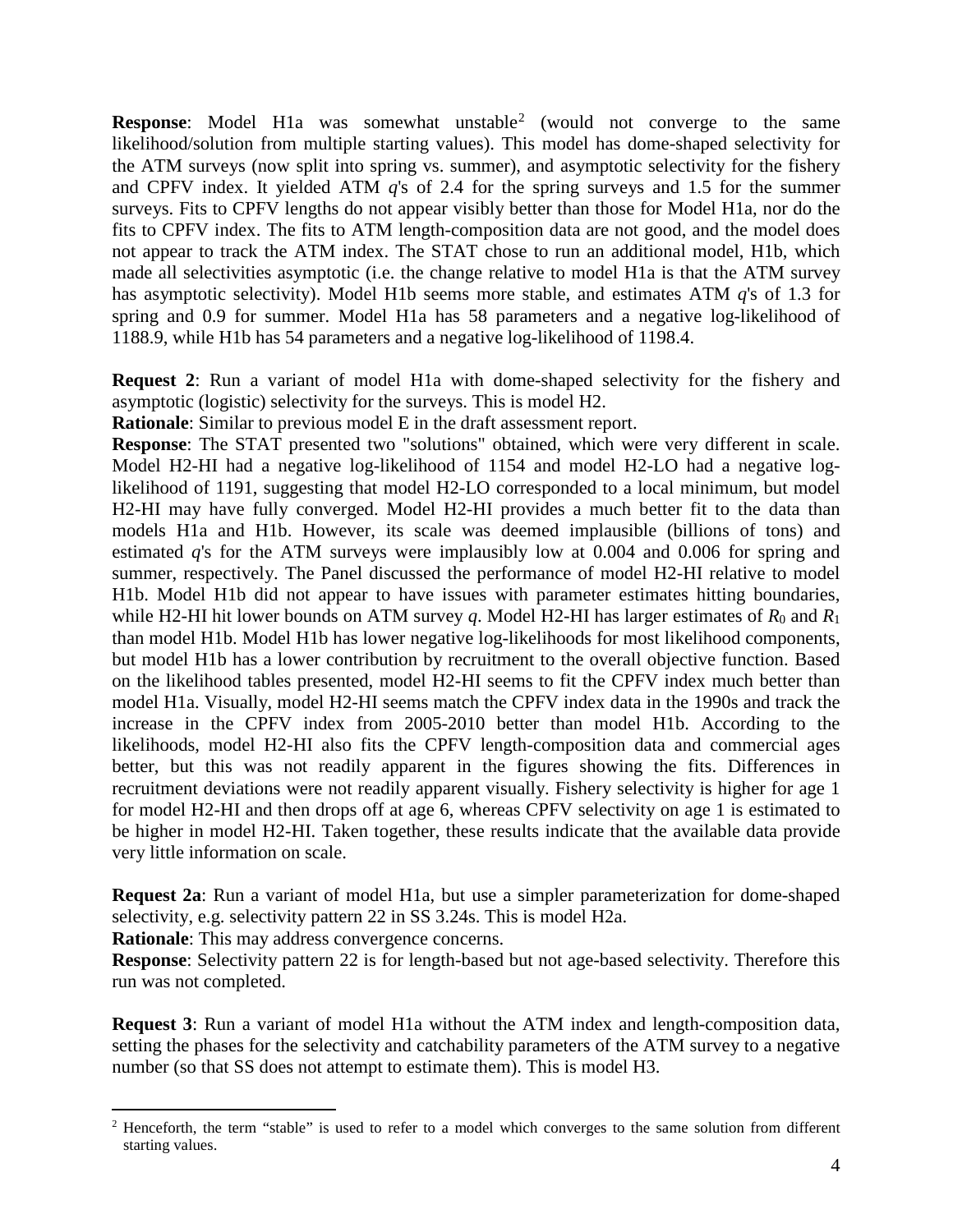**Rationale**: To better understand the conflicting information coming from the two surveys.

**Response**: Model H3 yields slightly higher estimates of biomass than model H1a with generally similar fits, suggesting that the ATM data have little influence on the assessment outcomes. (This request could equivalently have been based off model H1b, since the only difference between Models H1a and H1b was the form of the ATM selectivity curve.)

**Request 4**: Run a variant of model H1a in which the post-2009 commercial fishery agecomposition data is dropped. This is model H4.

**Rationale**: To see if this allows the model is able to capture the apparent recruitment pulses/cohorts present in the ATM length-composition data.

**Response**: Model H4 did not improve the fit to the ATM survey length-composition data. Recruitment deviations estimated for this model do not indicate a 2011 recruitment (age-1) pulse, and relative to model H1a this model suggests more negative recruitment deviations in recent years. Model H4 does not provide a marked improvement in fit relative to model H1a, suggesting that something else is responsible for the conflict with the ATM length-composition data.

**Request 5**: Run a variant of model H1a without the CPFV index and length-composition data, setting the phases for the selectivity and catchability parameters for the CPFV survey to a negative number. This is model H5.

**Rationale**: To better understand the conflicting information from the two surveys and see if removing the CPFV data allows the model to capture the apparent recruitment pulses/cohorts observed in the ATM length-composition data.

**Response**: Model H5 estimates implausibly high fishing mortality (*F*) rates for recent years (*F*>4 for the terminal year). In combination with the results from Request 3, this indicates that the ATM surveys provide little information on biomass as the model is currently configured. Inclusion of the CPFV index in the assessment model is required to avoid implausible results.

**Request 6**: Run a variant of model H5, except with weights (lambdas) on the ATM lengthcomposition data are increased 10-fold. This is model H6.

**Rationale**: To better understand the conflicting information coming from the two surveys and see if greater emphasis on the ATM length-composition data allows the model to capture the apparent recruitment pulses/cohorts observed in these data.

**Response**: The STAT inadvertently did this analysis based on model H1a rather than model H5. The fit to the ATM length-composition data is not visibly improved, although there is a positive recruitment deviation estimated for 2010. The performance of model H5 was so poor that the Panel no longer needed to see model H6 as originally requested.

**Request 7**: Run variants of model H1a, fixing  $R_0$  to low and high values (i.e., those values of  $R_0$ ) corresponding to approximately two negative log-likelihood units higher than the negative loglikelihood for the base model) and showing the corresponding biomass trajectories.

**Rationale:** To quantify uncertainty in scale.

**Response**: The biomass trajectories for the two runs were very similar, suggesting that some other parameters changed when  $R_0$  was varied. The Panel noted a likelihood profile on current biomass instead of on *R*<sup>0</sup> would be more useful for this assessment given the life history of Pacific mackerel (i.e.,  $R_1$  can easily swamp the importance of  $R_0$  in determining scale).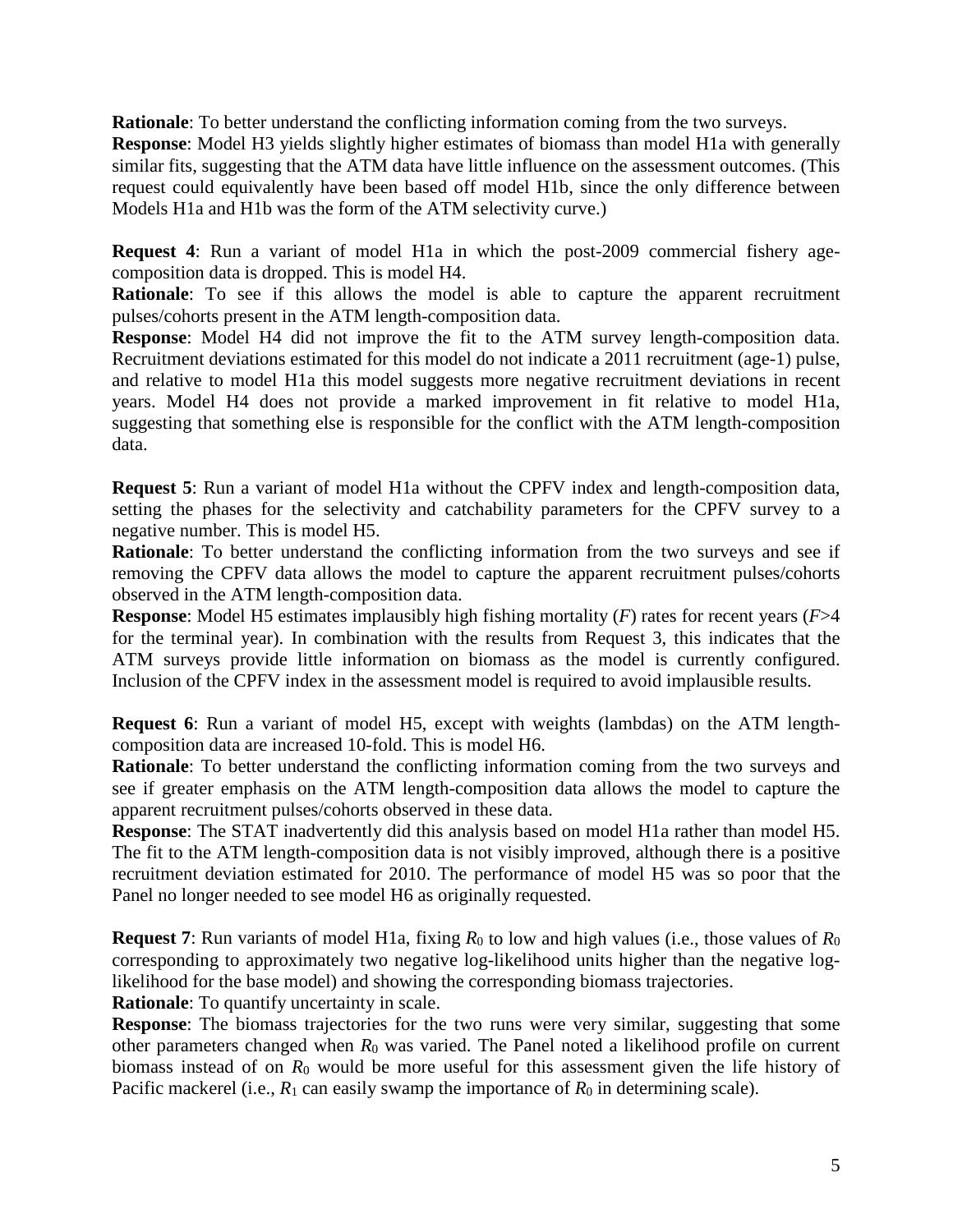**Request 8:** Plot the catch sex ratio data to explore whether a sex-aggregated model is appropriate.

**Rationale**: To investigate whether the current sex-aggregated model is appropriate.

**Response**: The STAT plotted the sex ratios of all commercial biological data (Fig. 2). For ages above age 1, the sex ratio is very close to 50-50. There was a high incidence of unknown sex animals at younger ages, likely reflecting slower maturing females. The Panel concluded that a sex-aggregated model was appropriate for the assessment of Pacific mackerel.

**Request 9:** Redraw Figure 21 of the draft assessment document (average length frequencies of ATM, commercial catch, and CPFV catch) using data only from common years (i.e., 2005-14). **Rationale**: The current Figure 21 is based on data from different years for the ATM vs. the two fisheries, confounding comparisons.

**Response**: The long right-side limb was reduced for the CPFV and commercial fishery data making them more similar to the ATM survey, but the CPFV fishery still tended to catch (or at least retain for sampling) larger fish on average than the commercial fishery (Fig. 3).

**Request 10:** Run a variant of model H1a with higher  $\sigma_R$  (i.e., 1.2).

**Rationale**: To see if this model configuration can provide a better fit to the apparently strong 1981 year-class (as seen in the fishery age-composition data). This is model H8.

**Response:** The STAT ran two versions of model H8, one with  $\sigma_R=1.0$  and one with  $\sigma_R=1.2$ (compared to  $\sigma_R$ =0.75 in model H1a). There was relatively little change in estimated biomass.

### **Day 2 requests made to the STAT during the meeting – Tuesday, April 28**

**Request 11**: Plot the length-distribution of combined recreational catch (all modes of recreational fishing) compared to commercial fishery and ATM length-composition data for the same (common) years as in Request 9 (i.e., 2005-14).

**Rationale**: Model stability is improved if asymptotic selectivity is assumed for the combined (commercial-dominated) fishery, but this would not be consistent with strong evidence that the recreational fishery caught larger fish than the commercial fishery (implying dome-shaped selectivity of the commercial fishery). The distinction from Request 9 is that in Request 9 only CPFV data are used for the recreational lengths whereas Request 11 uses all modes of the recreational fishery.

**Response**: There is a difference in length-distribution between the commercial and recreational fisheries, with the recreational fishery catching slightly larger fish (Fig. 3). The CPFV lengthdistribution is shifted even further to the right than both the commercial and the recreational length distributions.

**Request 12**: Run a variant of model H1b, but with length-based asymptotic selectivity for the fishery and both surveys (3-parameter double-normal formulation for the fishery).

**Rationale**: To determine whether a move to length-based selectivity is technically feasible.

**Response**: The fit was poorer by 10 log-likelihood units in total, mostly due to a poorer fit to the age-composition data.

**Request 13**: Run a variant of model H1a, but with length-based and dome-shaped fishery selectivity (3-parameter double-normal formulation). This is similar to Request 2, except that selectivity is length-based rather than age-based.

**Rationale**: To test whether a model with estimated dome-shaped fishery selectivity can produce a plausible biomass estimate if selectivity is length- rather than age-based.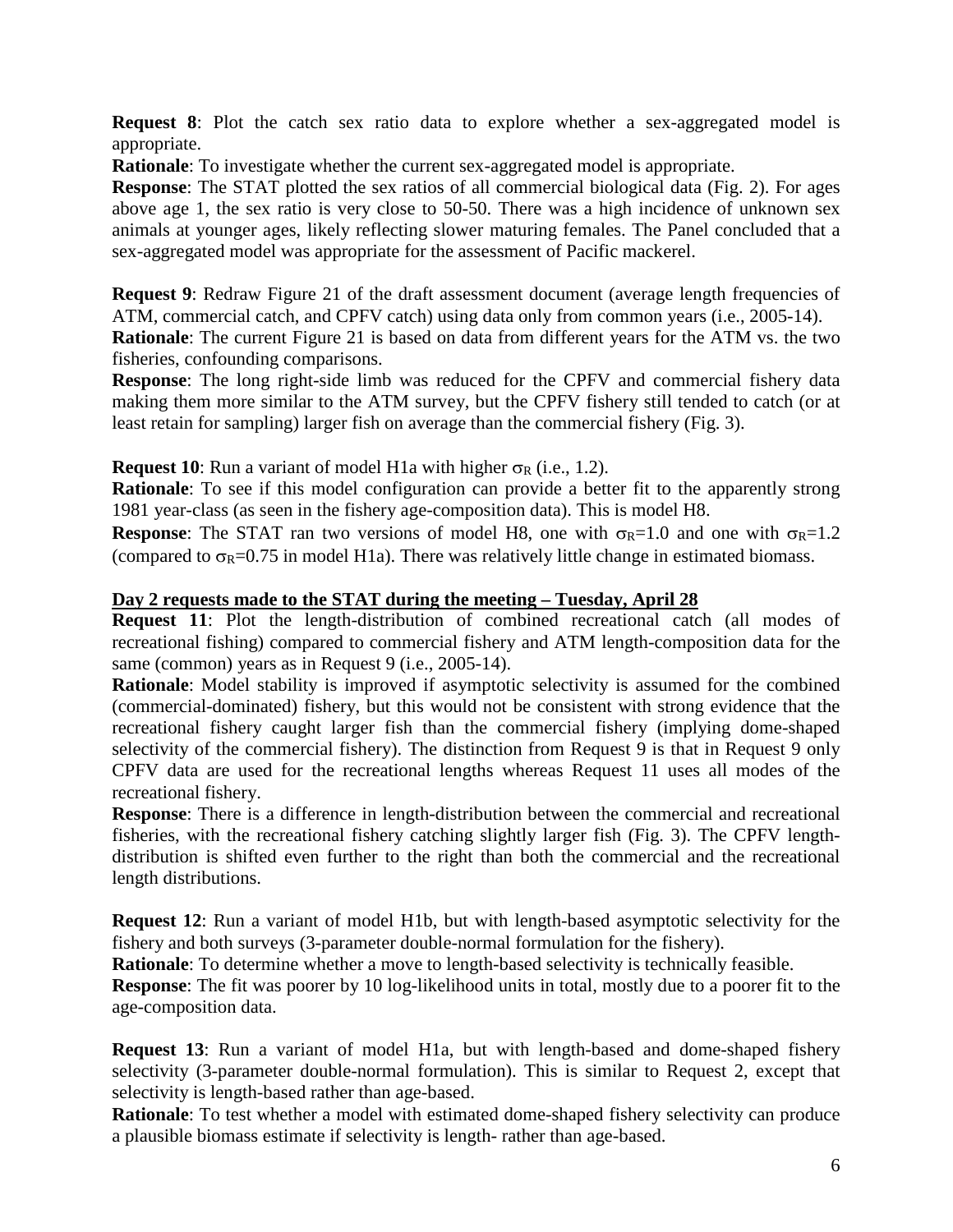**Response**: A model formulated as requested was developed and presented by the STAT, who noted that they did not have time to assure that the model had fully converged. The model as presented to the Panel resulted in an approximate 3- or 4-fold increase in scale (biomass) and reduced estimated *q* for the ATM surveys to about 0.3 and 0.4 for spring and summer, respectively. The negative log-likelihood of the presented fit was approximately 1178.

**Request 14**: As for request 13, except down-weight the fishery age-composition data and fit to the fishery length-composition data.

**Rationale:** Attempts to estimate dome-shaped selectivity within the assessment consistently yielded numerically unstable models and often produced implausible estimates of biomass and/or ATM *q*, but nevertheless the responses to Requests 9 and 11 argue strongly for dome-shaped fishery selectivity, as does the much lower negative log-likelihood of model H2-HI (over 44 loglikelihood units) compared to any model formulations with asymptotic fishery selectivity.

**Response**: This model fit the fishery length-composition data better than that pf model H1b. However, the fit to the time-aggregated length-composition data for the CPFV fleet was still misspecified and ATM catchability was very low  $(<0.1$ ). The Panel concluded that estimation of dome-shaped selectivity within the assessment model will not lead to plausible estimates of ATM survey catchability.

**Request 15**: Run a variant of model H1b with dome-shaped fishery selectivity.

**Rationale**: This is similar to Request 2, except that selectivity for the ATM survey is asymptotic (as in model H1b) rather than dome-shaped (as in model H1a) and reflects the STAT's expressed preference for model H1b over model H1a.

**Response**: This is model H1b\_fishdome, which has 57 parameters and a negative log-likelihood of 1155.0, but with ATM  $q$ 's <0.01 for both seasons.

**Request 16**: Run a variant of model H1b that excludes the ATM data.

**Rationale:** Based on Request 5, it appears that the ATM survey (as currently configured) provides little information on biomass, so Requests 16 and 17 together were intended to explore whether model performance (convergence and plausibility of biomass estimates) was improved by excluding the ATM survey data, particularly in the case of dome-shaped fishery selectivity (see Request 17).

**Response**: This is model H3 (since models H1a and H1b are identical once the ATM survey data are dropped) except that the phase for ATM *q* should have been set negative as well. However, correcting this showed that the model had converged properly even without the phases set negative, and the model yielded a negative log-likelihood of 1077.7.

**Request 17**: Run a variant of model H1b that excludes the ATM data and also uses dome-shaped selectivity for the fishery.

**Rationale**: Requests 16 and 17 together were intended to explore whether model performance (convergence and plausibility of biomass estimates) was improved by excluding the ATM data, particularly in the case of dome-shaped fishery selectivity.

**Response**: This is model H3\_fishdome. This model has 53 parameters and leads to a negative log-likelihood of 1032.3. The difference in objective function value between models H3 and H3\_fishdome is very similar to the difference in objective function value between models H1b and H1b fishdome, confirming that the ATM survey data contribute little information to the assessment.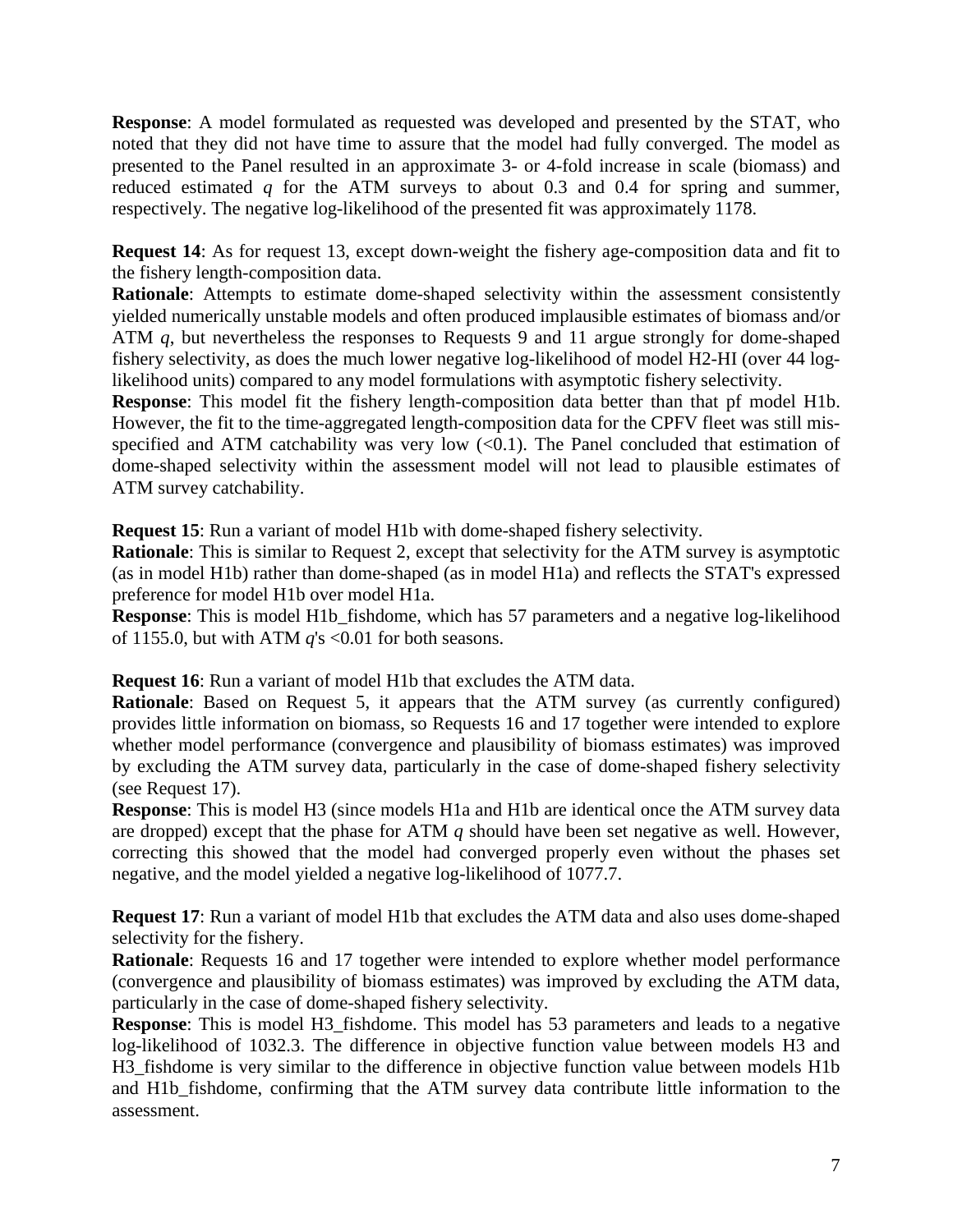**Request 18**: Present diagnostics (such as retrospective analysis, likelihood profiles, and convergence tests) for the STAT's preferred model formulation.

**Rationale**: If the STAT puts forward a preferred model, it should be accompanied by the standard diagnostics.

**Response**: This was done based for model H3. Model H3 shows a strong retrospective pattern, similar to model D of the draft assessment and the adopted model in the 2011 assessment (Fig. 1). The total objective function profile on *R*<sup>0</sup> was consistent with the model having converged to a global optimum (Fig. 4). The profile for US commercial age data was very different from the others, suggesting much lower  $R_0$ , while the other data sources preferred higher  $R_0$ . The model converged to the same solution repeatedly in the face of jittering, different starting points for *R*0, and phasing. Fig. 5 shows the value for the objective function and several of the likelihood components of the objective function as a function of current 1+ biomass. This plot suggests that model H3 converged and that the age, length, and index data provide comparable information related to current biomass.

# **3) Technical Merits and/or Deficiencies of the Assessment**

The base model proposed by the STAT (model H3) incorporates the following specifications:

- Time period from 1983-2014.
- Sexes combined and maximum modelled age of 12 years.
- Natural mortality fixed at  $M=0.5$ yr<sup>-1</sup>, and constant over age and time.
- Maturity pre-specified.
- Commercial and recreational fisheries combined.
- The mean growth curve estimated within the model with CVs of length-at-age set to 0.1.
- Fishery selectivity age-based and modelled using a 3-parameter (asymptotic-like) doublenormal curve.
- CPFV selectivity age-based, and assumed to be governed by a logistic curve. Fitted to weighted fishery age-compositions, fishery mean length-at-age time-series, and CPFV index and length-compositions.
- Virgin recruitment, initial recruitment offset and steepness estimated;  $\sigma_R$  set to 0.75.
- Recruitment deviations estimated (with bias ramp) for 1978 to 2013.
- Initial fishing mortality rate set to 0.
- Fishery age-compositions weighted by monthly catches, with effective sample sizes equal to the numbers sampled divided by 25.
- CPFV length-compositions, with effective sample sizes equal to the numbers sampled divided by 25.

The issues with the Pacific mackerel stock assessment relate to the information content of the available data, and the STAT did a comprehensive and thorough job in investigating alternative model configurations that might provide a credible assessment. One of the overriding objectives for the assessment was to develop a parsimonious model, limiting model parameters to those necessary to model the key data and dynamics. The decisions made to this end were all appropriate and supported by the available information. A single sex model is consistent with the sex-specific length-at-age estimates (Figure 3 of draft assessment document) and fishery sex ratios (Request 8). Modeling a single fishery is appropriate given age-composition data are available from only the California commercial fishery, and the recreational fishery is relatively small (<5% of total catch, US and Mexico combined) with only length-composition data. The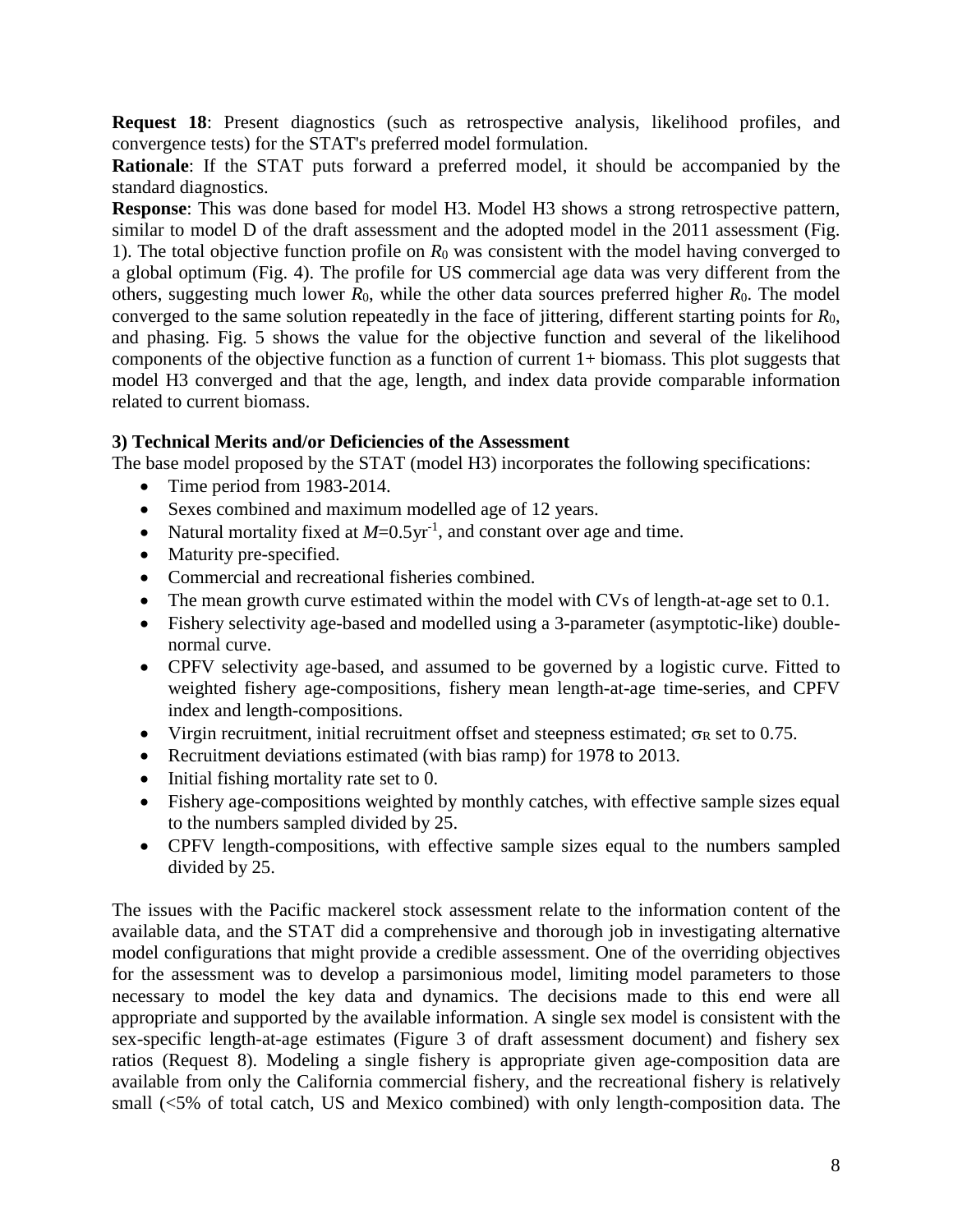basis for compiling composition data was updated from the previous assessment by weighting compositions by monthly landings.

The fit to the ATM survey index and length-composition data was poor for all model configurations that included these data. The poor fit to the survey indices is perhaps related to the variable proportion of the stock biomass in the area surveyed (this is also a problem for the CPFV index, but large inter-annual variation is not apparent for the CPFV index). The poor fits to the survey length-composition data may be related to the very small number of mackerel encountered in trawls and measured (as low as three in one year). However, the seemingly clear progression of cohorts through the length-composition data from the ATM surveys suggests that the samples sizes are at least adequate to monitor general trends in size over time. The fit to the CPFV length-composition data for all model configurations also suggests model misspecification (Fig. 6).

The STAT and Panel did not agree upon a model configuration for the Pacific mackerel assessment. Rather, the STAT recommended model H3 as the best available interim model and the Panel could not identify a model that was adequately defensible, in terms of fitting the data and leading to a plausible value for the catchability coefficients for the ATM survey indices.

Although models H1b and H2 differed only in their parameterization of fishery selectivity, asymptotic in model H1b and dome-shaped in model H2, they resulted in very different estimates of recent stock biomass as indicated by their estimates of the ATM survey *q*'s (1.2 and 0.8 for model H1b and 0.004 and 0.006 for model H2-HI). Both sets of *q* estimates were considered implausible by the STAT and Panel, with those from model H1b too high for a stock with considerable distribution outside the ATM survey area and those from model H2 below any credible lower bound. The implied ATM survey *q* for the best fit of model H3\_fishdome would also be implausibly low.

The asymptotic fishery selectivity assumption of model H3 is inconsistent with the lengthcomposition data; average length frequencies (2005-14) indicate smaller proportions of large Pacific mackerel in the commercial fishery than in the CPFV fishery or the ATM survey (Fig. 3). Model H3 did, however, result in stable estimation, while Model H3\_fishdome, which includes dome-shaped fishery selectivity, was unstable and "converged" to different local minima following relatively minor changes to the initial parameter values. Model H3\_fishdome tended to either estimate effectively asymptotic fishery selectivity, with biomass estimates and objective function values similar to those from model H3, or to estimate dome-shaped fishery selectivity with implausibly high biomass and much lower objective function values (i.e. reduction of around 40 log-likelihood units in objective function between models H3\_fishdome and H3). Clearly, the domed fishery selectivity allows a much better fit to the data but does not result in credible biomass estimates. The much better fit of models with a dome-shaped selectivity pattern is a feature of the current assessment. The 2011 assessment review examined this issue and found little evidence for dome-shaped selectivity for the fishery (~5 log-likelihood units better fit, at the cost of three extra parameters) and model configurations with dome-shaped selectivity were, as was the case for this assessment, unstable.

During the review meeting considerable time was spent attempting to find models with domeshaped fishery selectivity that were stable and had realistic biomass (ATM *q*) estimates. The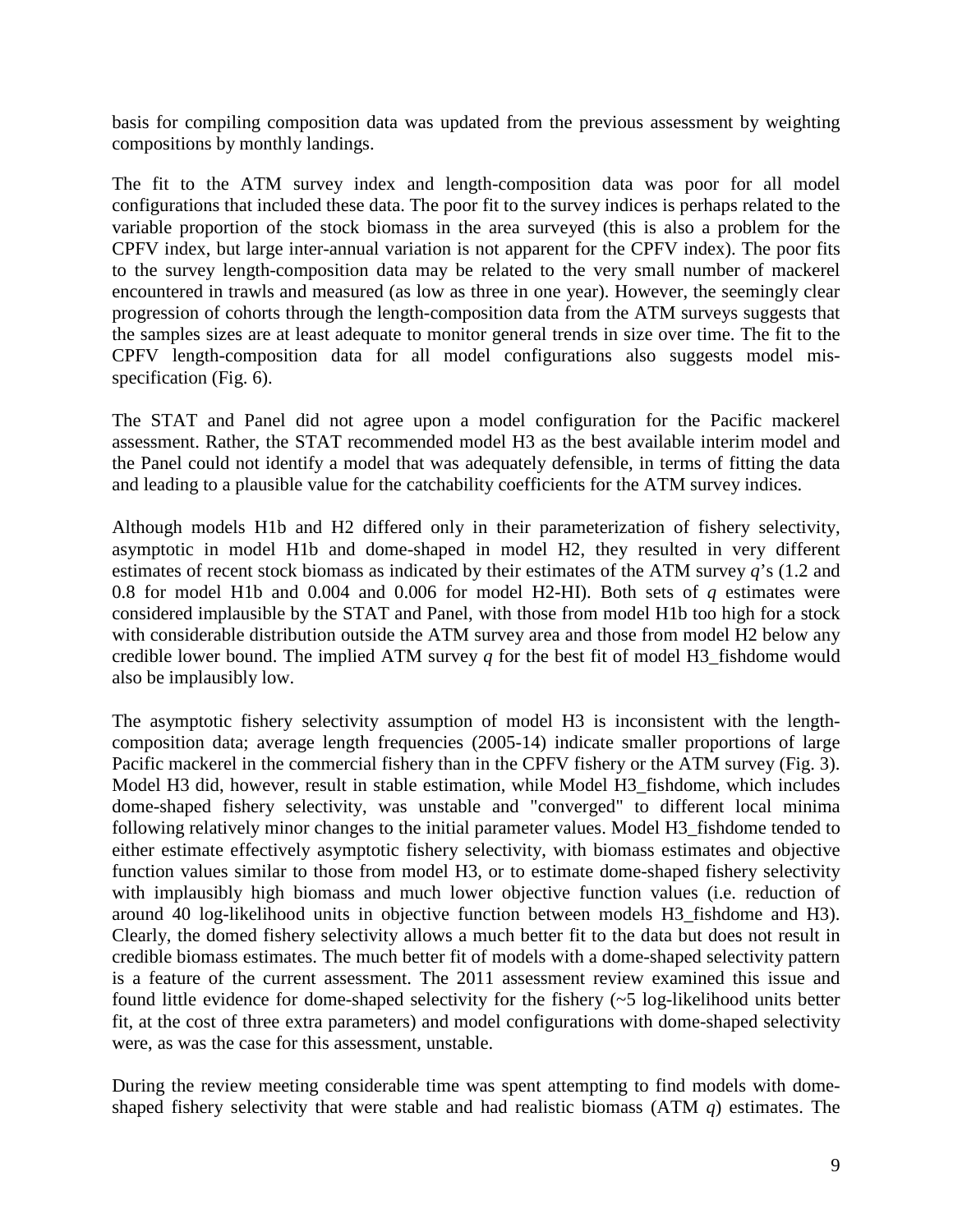efforts were ultimately futile although Request 13 did lead to a model configuration with ATM *q*'s which the Panel considered were plausible, but this result may have been a local minimum.

The inability to estimate 'scale' is troubling but characteristic for stocks such as Pacific sardine and Pacific mackerel that have few age-classes and whose dynamics can be modeled as being driven primarily by changes in recruitment. This issue was resolved for Pacific sardine by assuming that the ATM surveys provided estimates of absolute abundance (acoustic  $q=1$ ), but this assumption is considered implausible for Pacific mackerel.

Commercial fishery composition data (age and length) are only available for the California commercial fishery. Although commercial landings of Pacific mackerel off Washington and Oregon are generally small relative to those from California, it is believed that these fisheries tend to capture larger fish that are more northerly distributed. As such, composition data from these fisheries could allow modeling a separate northern fishery with asymptotic selectivity (while retaining dome-shaped fishery selectivity in California) that could lead to more stable model estimation. This is speculative, but without having data from those fisheries not possible to test.

In principle, an ATM survey is the ideal way to index the abundance of Pacific mackerel and other coastal pelagic species (CPS). ATM survey data were included in models H1b and H1b fishdome. However, this survey, as currently implemented, is unlikely to provide a consistent index of the abundance of Pacific mackerel because the proportion of the stock in the survey area likely varies among years (primarily because of its distribution south of the US-Mexican border). Survey biomass estimates suggest that this (and/or some other aspect of the survey such as species composition estimates) is a considerable problem because the 95% confidence intervals from consecutive surveys do not overlap in some consecutive years in particular seasons, i.e., the extremely high estimated biomass from the spring 2010 survey being most illustrative of this point. Although it is unclear whether this survey in its current configuration can contribute useful information to the Pacific mackerel stock assessment, the Panel felt that it did provide a basis for rejecting some model runs on the basis of implausible survey *q* estimates.

### **4) Areas of Disagreement**

There were no major areas of disagreement within the Panel. However, while the Panel and STAT agreed on some aspects of modeling, they did not agree upon a model configuration for the Pacific mackerel assessment. Rather, the STAT recommended model H3 as the best available interim model and the Panel could not identify a model that was adequately defensible in terms of fitting the data, modeling fishery selectivity using a dome-shaped function, and leading to plausible values for the ATM survey catchability coefficients.

# **5) Unresolved Problems and Major Uncertainties**

# *Selection of a base model and the scaling problem*

The STAT proposed model H3. This model is 'stable' as shown in jittering analyses and is generally able to fit the data. However, it ignores the ATM survey data owing to concerns about the representativeness of the data. As noted, if the ATM survey data are considered reliable, the catchability coefficient implied by model H3 would be close to 1.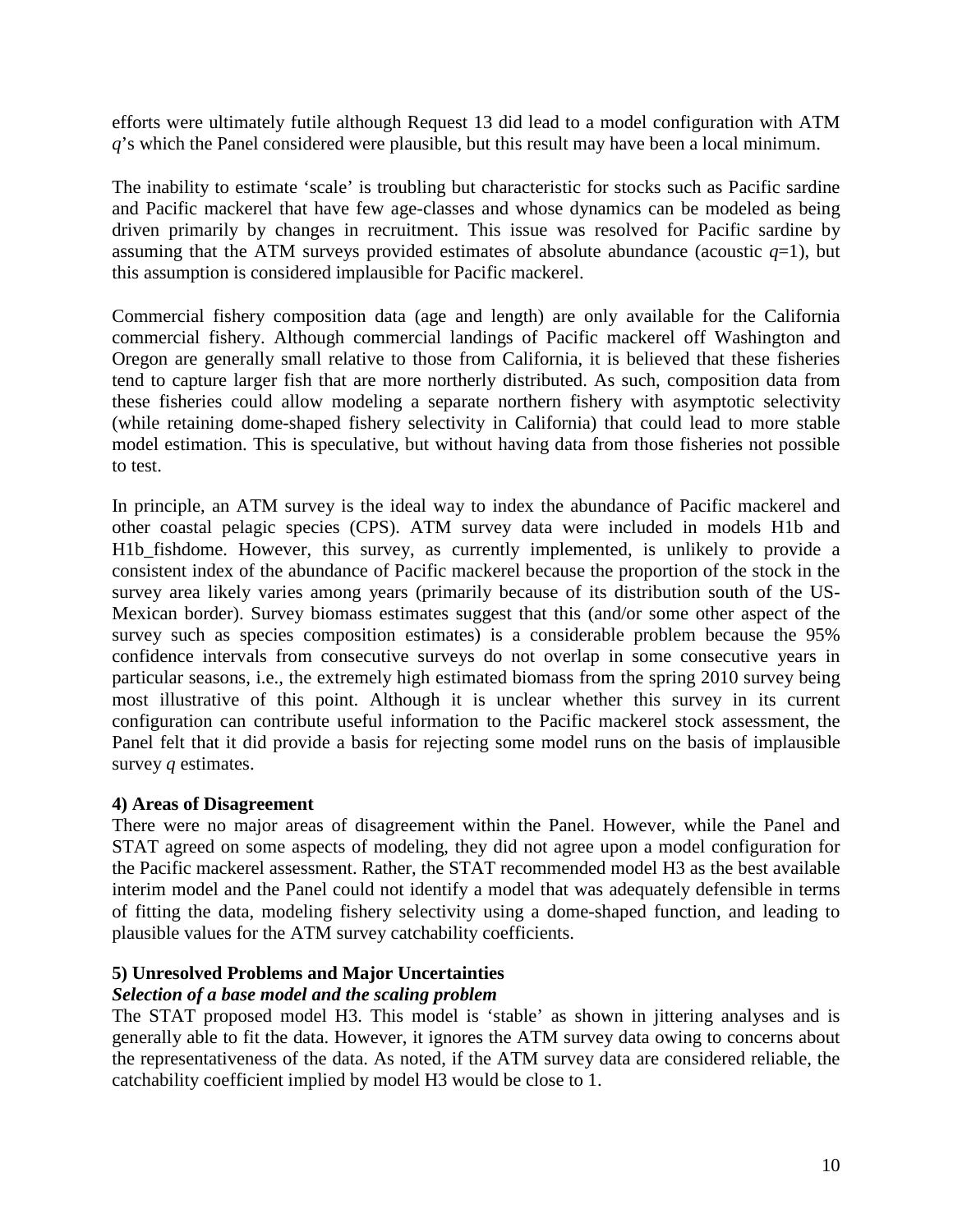There was some discussion about including priors for the ATM survey *q*'s in the assessment. This could potentially result in plausible *q* estimates and stabilize model variants with domeshaped fishery selectivity. In discussing this option, there was general agreement that while the ATM *q*'s were unlikely to be less than 0.1 or greater than 0.9, there was no objective basis for fully defining an appropriate prior. The current Pacific mackerel Harvest Control Rule (HCR) has a *distribution* parameter of 0.7 which implies that 70% of the stock is available in US territorial waters. However, the *distribution* value was determined in 1987 its provenance is unclear and proportion of the stock in US waters changes over time, so this parameter provides little basis for developing a prior. Also, given the large decrease in objective function value when switching from asymptotic to dome-shaped fishery selectivity (~40 log-likelihood units), it is unlikely that anything less than a very strong *q* prior would affect results without additional model changes (i.e. data reweighting). Priors are included as penalty functions in Stock Synthesis assessments. Ideally, if priors for the ATM *q*'s were available, perhaps by year, the assessment should be moved to a fully Bayesian framework.

### *Indices of abundance*

The draft assessment for Pacific mackerel included two indices of abundance: (a) a catch-rate index based on data collected from the CPFV fleet and (b) a survey index of abundance from the ATM surveys. Neither of these indices is ideal for indexing the abundance of Pacific mackerel.

### *The CPFV index*

The concerns with the CPFV index include the fact that the CPFV fleet does not target Pacific mackerel and the accuracy of the catch reporting may be questionable. Moreover, the targeting practices of the CPFV fleet will have changed in response to management actions such as the implementation of the rockfish closures and the reduction in allowable harvests of rockfishes, but the standardization procedure does not account for this potential change in targeting. This fleet is also localized so large-scale environmentally-driven changes in the distribution of Pacific mackerel may be mis-interpreted as changes in abundance. The Panel identified alternative ways to analyse the CPFV data which may address some of these issues (see Section 8, Research Recommendations). However, it is unclear whether a re-analysis of the data will remove the model mis-specification evident in the fits to the CPFV index.

# *The ATM index*

In principle, an ATM survey is the ideal way to index the abundance of coastal pelagic species such as Pacific mackerel. A Methodology Panel held in 2011 (PFMC, 2011a) concluded that acoustic-trawl surveys, as well as the associated methods of data collection and analysis, are adequate for the provision of advice on the abundance of Pacific sardine, jack mackerel, and Pacific mackerel, subject to caveats, in particular related to the survey areas and distributions of the stocks at the times of the surveys. It concluded that the estimates of abundance for Pacific mackerel are very uncertain as measures of absolute abundance because a sizable, and variable, fraction of the stock is outside of the survey area. The PFMC SSC, in its review of the 2011 full assessment (PFMC, 2011b), noted that these surveys should "be expanded to encompass Mexican waters, and ideally Canadian waters as well, to be useful for Pacific mackerel assessment". The current Panel agrees with the conclusions of the SSC and the Methodology Panel and strongly recommends that efforts be made to ensure that future surveys cover a larger area, particularly in latitude, to reduce the effects of uncertainty regarding the proportion of the population in the surveyed area. The Panel also notes the importance of implementing previous research recommendations related to the ATM survey to improve the confidence in the ATM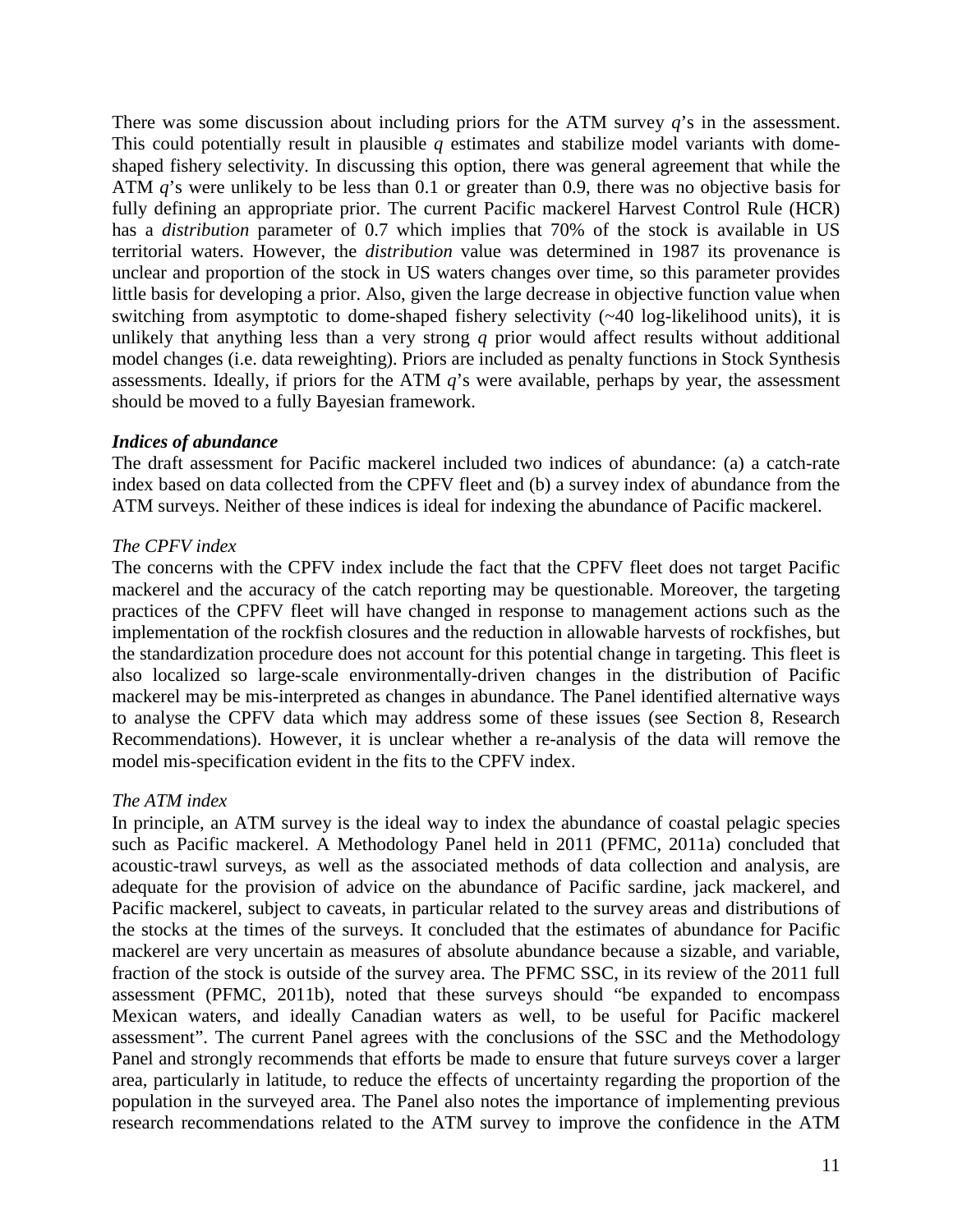survey estimates, including the investigation of potential species selectivity effects by comparing the ratios of catch rates and acoustically-estimated densities in areas where single species dominate. (PFMC, 2011a). The within- and between-year variation in estimates of Pacific mackerel abundance from the ATM surveys is unexpected and makes use of these data for assessment purposes more difficult.

The model is unable to fit the length-compositions for the ATM surveys, which appear to indicate stronger 2006 and 2011 cohorts (at age 1). This suggests that there is a conflict between the data from the fishery and the ATM surveys. This is explored in Requests 3-6. However, the ATM length-compositions are based on few animals, even though a recent effort has been made to increase sample sizes. Moreover, assumed effective sample sizes for the ATM lengthcompositions were based on the number of positive hauls with Pacific mackerel and are hence smaller than the effective sample sizes for the fishery age-compositions.

In principle, even if they cannot currently provide estimates of absolute abundance for the entire stock, the ATM surveys might be able to provide minimum estimates of absolute abundance. However, the use of the ATM data in this way relies *inter alia* on whether the target strength for Pacific mackerel is estimated in an unbiased manner, and this is uncertain. Moreover, there is no straightforward way to include minimum estimates of biomass into an assessment implemented using Stock Synthesis.

# **6) Issues raised by the CPSMT and CPSAS representatives during the meeting**

# *a) CPSMT issues*

The CPSMT representative appreciates and commends the STAT for their hard work and dedicated efforts during a difficult process. Pacific mackerel are currently a data-rich but information-poor species, and that fact is continuing to cause difficulties. Recommendations are made in this report for more data gathering specific to Pacific mackerel, and should be given prompt attention. Pacific sardines will be closed to non-tribal directed commercial harvest until at least July 2016, and mackerel are presumed to take a place of increased importance for the present and near future. Meanwhile, management of the mackerel resource will be based on a multitude of uncertainties.

The ATM surveys presently constitute the best potential avenue for gathering adequate data to inform these stock assessments and begin to reduce the most glaring uncertainties. Methodology should be developed to be more specific, with data collection aimed toward Pacific mackerel and other CPS assemblage species while the survey's physical range should also be expanded. The last methodology review was conducted in 2011 and the CPSMT reiterates its support for a new methodology review. The STAT's recommendation of conducting a MSE on mackerel and CPS management would require a large commitment of time and workload, but the results could be advantageous towards future mackerel and other CPS stock assessments and management.

# *b) CPSAS issues*

The CPSAS representative extends grateful thanks to the STAT for their hard work, and shares the frustration of both the STAT and the Panel regarding the uncertainties inherent in this Pacific mackerel stock assessment review, which in many ways mirror the problems experienced at the 2011 Pacific mackerel STAR panel meeting.

One apparent problem seems to be that the model and data are not consistent: the model is attempting to estimate the entire Pacific mackerel biomass, but the two independent indices of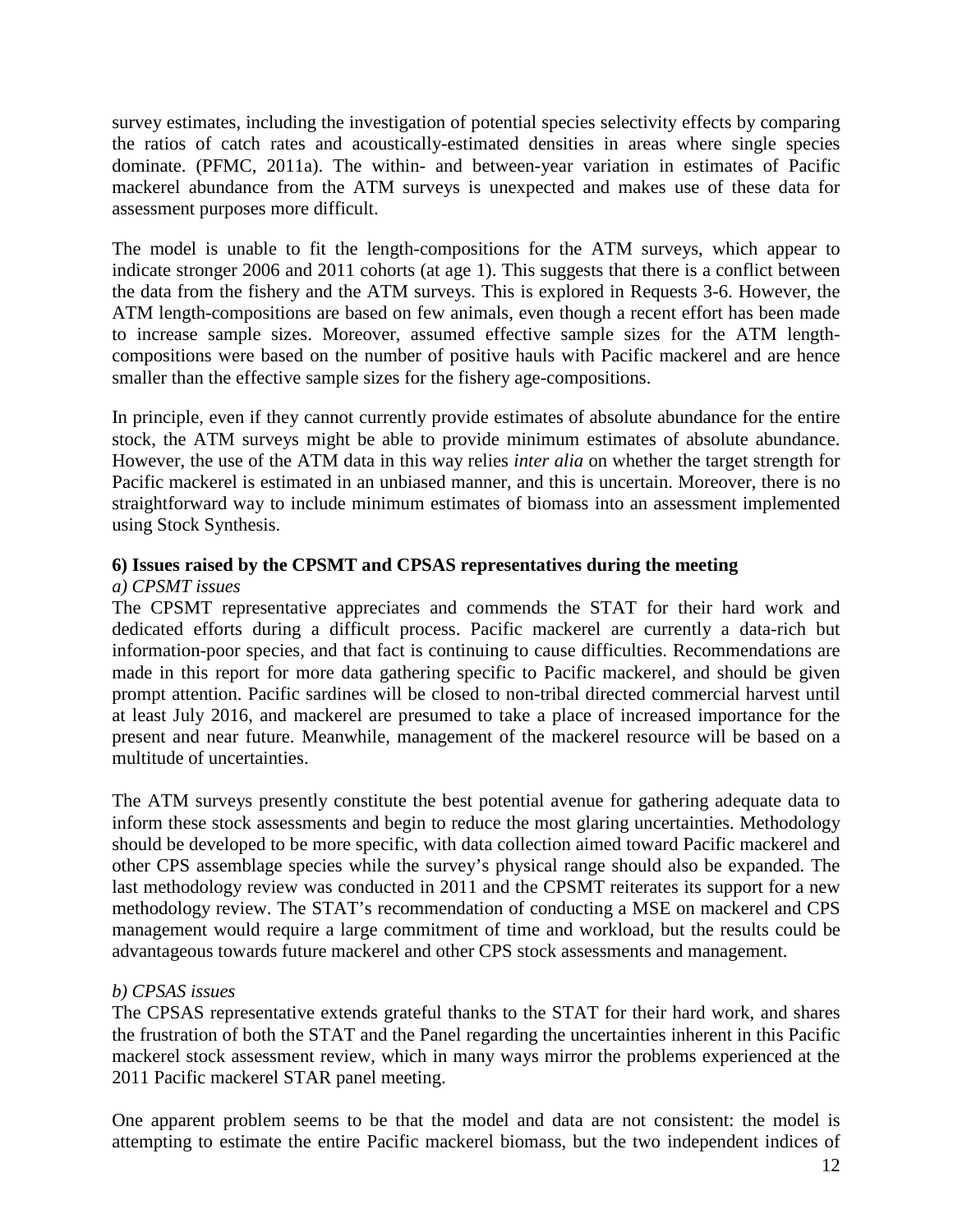abundance initially considered measure only a part of it. For example, CPFV surveys record only incidental mackerel landings in California, yet mackerel landings are increasing in the Pacific Northwest, and to date biological composition data are unavailable to account for Pacific Northwest catches. Moreover, party boat logs and dockside surveys also may be underreporting the occurrence of Pacific mackerel. The catchability coefficient for the ATM surveys, that were designed for Pacific sardine, was estimated to be close to 1 in model H1b even though the ATM surveys cover only a portion of the Pacific mackerel range, excluding Mexico, and an unquantified but likely substantial portion of the stock. Including ATM surveys in the model scaled biomass downward, but generally provided little information on biomass. The final model excluded the ATM data until survey methodology can be improved.

One recommendation that the CPSAS representative believes is critical, in light of recognized 'spikes' in Pacific mackerel abundance in favorable conditions, is for the Council to have flexibility to adjust management measures as needed between scheduled stock assessment reviews. It is important to point out that with the closure of the sardine fishery, and the probable decline in squid abundance due to the current El Nino cycle, effort will increase on Pacific mackerel during 2015, both in California and the Pacific Northwest.

Appendix 2 provides additional information from the CPSAS representative, including additional recommendations for research and monitoring priorities.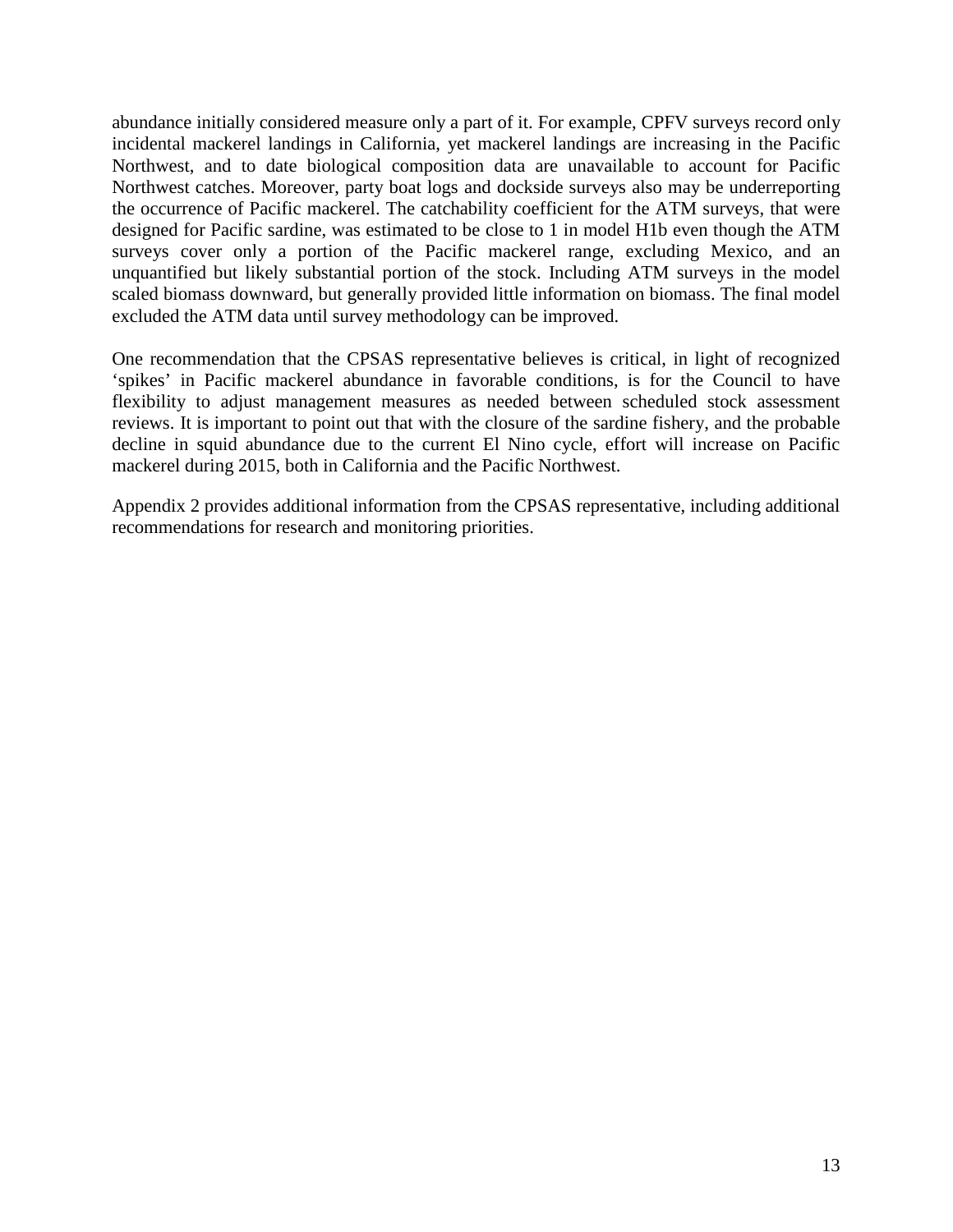### **7) Other issues**

### *Catch projections*

The STAT requested the Panel provide advice on how to conduct projections to inform the setting of harvest specifications. The SSC will recommend Overfishing Limits (OFLs) and the value for  $\sigma$  (the extent of scientific uncertainty). The Council will select the probability of overfishing, P\* and hence the Acceptable Biological Catches (ABCs), and the Annual Catch Limits (ACLs). OFLs, ABCs and ACLs will be selected for the 2015-16 and 2016-17 fishing years at the June 2015 Council meeting. It will be necessary to conduct a projection to compute the OFL (and hence Harvest Guideline) for the 2016-17 fishing year. This will involve selecting a basis for forecasting the 2015 recruitment and the 2015-16 catch. Generating the 2015 recruitment off the stock-recruitment relationship seems appropriate given the estimates of the recruitment deviations for recent years are at or above average (Fig 7). The catch for 2015-16 could be set to the Harvest Guideline for 2015-16 in the absence of a way to predict the fraction of the Harvest Guideline that will be taken.

### *Review process*

The Panel discussed how best to identify the primary issues that would be considered during the review, noting that this issue is not documented in the Terms of Reference for Stocks Assessments. Some Panel members noted they used a 'hierarchical' approach for reviewing assessment documents:

- Stage 1. Evaluate whether there are major 'red flags' such as unrealistically high exploitation rates, unrealistically high or low survey catchability coefficients, or data sets that are available but were not used in the assessment.
- Stage 2. Evaluate whether there are obvious signs for model mis-specification and whether the range of models explored is sufficiently broad, including consideration of the appropriateness of pre-specified values for parameters such as natural mortality, *M*.
- Stage 3. Refinement of weighting factors.

The meeting also discussed the value of reviewers providing written comments before a Panel meeting to help prepare the STAT for the review process. It was noted that this might streamline the process, but agreed that the STAT would not be required to provide written responses to any written comments as that would defeat the aim of making the process more efficient.

The STAT stated that future reviews for addressing a new and improved assessment model for Pacific mackerel would benefit from a two-phase meeting approach: 1) the first meeting would be held with members of the CPS subcommittee of the SSC before the next formally scheduled full assessment review to critique/discuss a revised model, e.g., during 1-day meeting held in concert with a previously scheduled SSC meeting—potentially, summer/fall 2016; and 2) a second, more typical STAR meeting would then be conducted that fully meets the CPS terms of reference for purposes of providing management advice for the coming fishing year(s). Although the current assessment schedule for this species stipulates that the next review meeting should take place in spring 2017 (catch-based projection only), the STAT stated that they felt the best deliverable would entail using a summer/fall 2016 meeting with the CPS subcommittee for guidance concerning the type of assessment that should go forward for review in spring of 2017, e.g., update or full assessment, rather than a simple catch-based projection.

The meeting did not draw conclusions regarding the review process but highlights this issue for consideration by the SSC.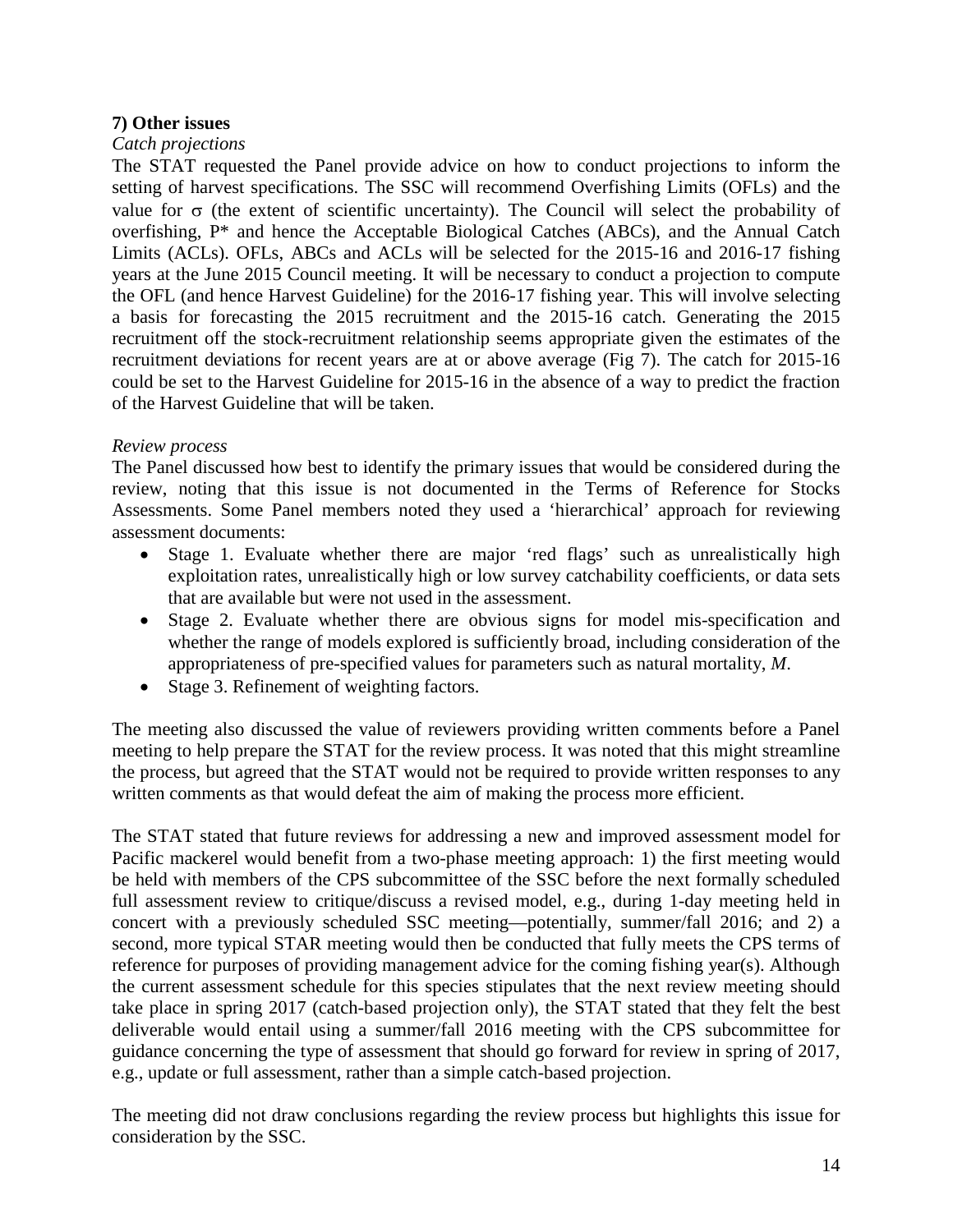### **8) Research Recommendations**

The STAT commented on how the recommendations from the 2011 full assessment were addressed in the draft assessment document.

### *General*

1. Develop a way to automatically profile over current biomass. It is relatively easy to profile over parameters such as *R***<sup>0</sup>** (e.g. Fig. 4). However, CPS management is based on the estimate of current biomass so that quantity rather than  $R_0$  should be the focus for likelihood profiles (e.g. Fig. 6) and sensitivity analyses.

# *High Priority*

- 1. Improve collaboration with fishery researchers from Mexico. As noted in previous assessment reviews, a large fraction of the catch is taken off Mexico, and efforts should be made to obtain length, age and related biological data from the Mexican fisheries. Inclusion of the ATM surveys in the assessment has increased the need for Mexican data from comparable surveys because such information could be used to develop an index that is close to being a measure of the absolute abundance of the transboundary stock of Pacific mackerel.
- 2. Continue to refine the indices of abundance: The Panel considers an ATM survey to be the ideal way to index the abundance of CPS such as Pacific mackerel. The following should be addressed to better realize the potential of the ATM survey for Pacific mackerel:
	- a. PFMC (2011) conducted a review of the ATM surveys. Some of the recommendations of that review have been implemented (Zwolinski and Demer, 2014). However, most of the recommendations have yet to be addressed. Given the results of the ATM surveys are likely to be used in several assessments, there may be value in conducting a second PFMC Methodology Review for these surveys. The review would follow up on the recommendations from the 2011 PFMC and any other reviews of the ATM surveys.
	- b. Efforts should be made to ensure that future surveys cover a larger area, particularly in latitude, to reduce the effects of uncertainty regarding the proportion of the population in the surveyed area.
	- c. The sample sizes for the ATM survey length-compositions can be very small. Further identify and implement way to increase the number of fish caught during the trawling associated with the ATM surveys.
	- d. Refine the target strength estimates for Pacific mackerel.
	- e. Develop an informative prior for the relative proportion of the population in the survey area when the spring and summer surveys are conducted.
- 3. Continue to refine the CPFV index of abundance. The CPFV index is used in the assessment of Pacific mackerel and could be included in other assessments. This index is based on fitting a fixed-effects model to catch rates by year, quarter and spatial region. This index can be improved by:
	- a. Developing a single database that includes the raw trip-level data.
	- b. Conducting analyses in which the trip is the unit of analysis and trip-within-vessel is treated as a random effect and the factors associated with blocks within region are explicitly modelled.
	- c. Conducting analyses in which an attempt is made to include catch-rates of other classes of target species as covariates.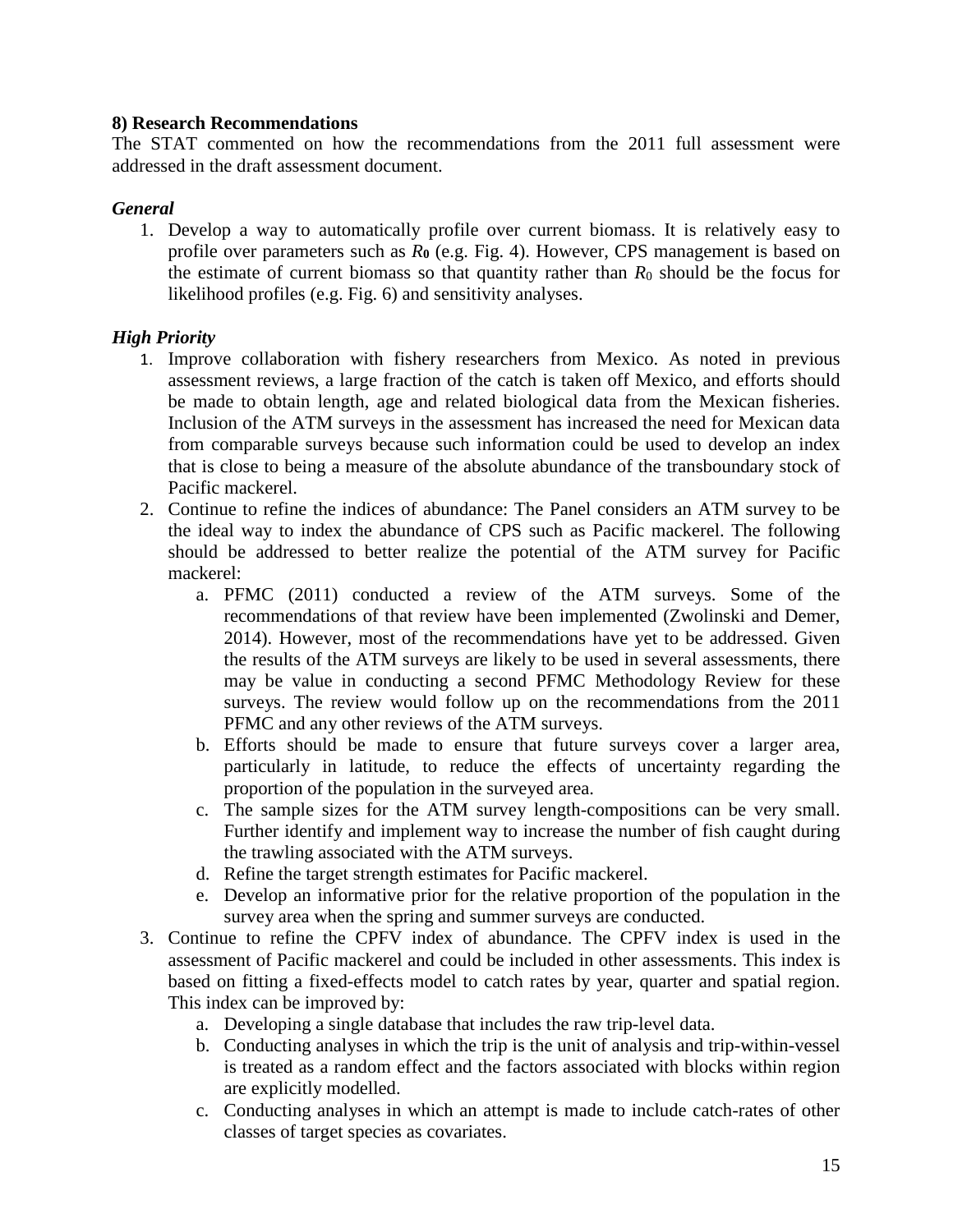Note that it is unclear whether a re-analysis of the data will remove the model misspecification evident in the fits to the CPFV index.

- 4. Increase support for current port sampling and laboratory analysis programs for CPS, particularly in the Pacific Northwest.
- 5. Biological (e.g. length, age, sex) data on mackerel caught in the Pacific Northwest should be collected. These data could further assist in understanding whether and to what extent selectivity for the commercial fishery is dome-shaped. The aging of Pacific sardine in the Pacific Northwest should be co-ordinated with researchers conducting ageing in California.
- 6. Standard data processing procedures should be developed for CPS, similar to those developed for groundfish species, and a 'data document' developed that provides, in considerable detail, how the basic data sources (e.g., catches, CPFV indices, etc.) are constructed. Much of this information has been published in the past, but a single (and 'living') document describing the basic data will assist assessment authors and future review panels.
- 7. Investigate the spatial distribution, especially the range, of the Pacific mackerel population over time and whether this changes with population size and/or environmental conditions. In particular, an environmentally-based index of spatial distribution might prove useful for developing priors for ATM catchability for use in future assessments.

### *Medium Priority*

- 1. Revisit the basis for the current estimate of *M* and hence longevity; explore the use of historical tagging data to estimate *M*.
- 2. Examine whether parameters such as growth rate and asymptotic size have changed over time.
- 3. Ageing error should be revisited. As noted during the 2011 STAR Panel report, few otoliths have currently been read multiple times, so additional readings need to be made. An age validation study should be conducted for Pacific mackerel. Such a study should compare age readings based on whole and sectioned otoliths and consider a marginal increment analysis and other validation methods.
- 4. Conduct a study to update the information used to determine maturity-at-length (and maturity-at-age).
- 5. Compare catch rate trends of CPFV observer data and CPFV logbook data for the years 1985-89. This work may help validate trends in the logbook data.

# *Low Priority*

1. Explore the feasibility of modeling nonlanded mortalities of sublegal-sized fish in the Mexican fishery

### **References**

- PFMC. 2011a. Acoustic-Trawl Survey Method for Coastal Pelagic Species Report of Methodology Review Panel Meeting. Agenda Item C.3a Attachment 1, April 2011.
- PFMC. 2011b. Scientific and Statistical Committee Report on Coastal Pelagic Species (CPS) Survey Methodology Review. Agenda Item C.3.b. Supplemental SSC Report, April. 2011.
- Zwolinski, J. and D. Demer. 2014. Progress related to the recommendations from ATM survey review. Appendix 3 of the Pacific Sardine STAR Panel Meeting Report, Agenda Item H.1a Attachment 3, April 2014.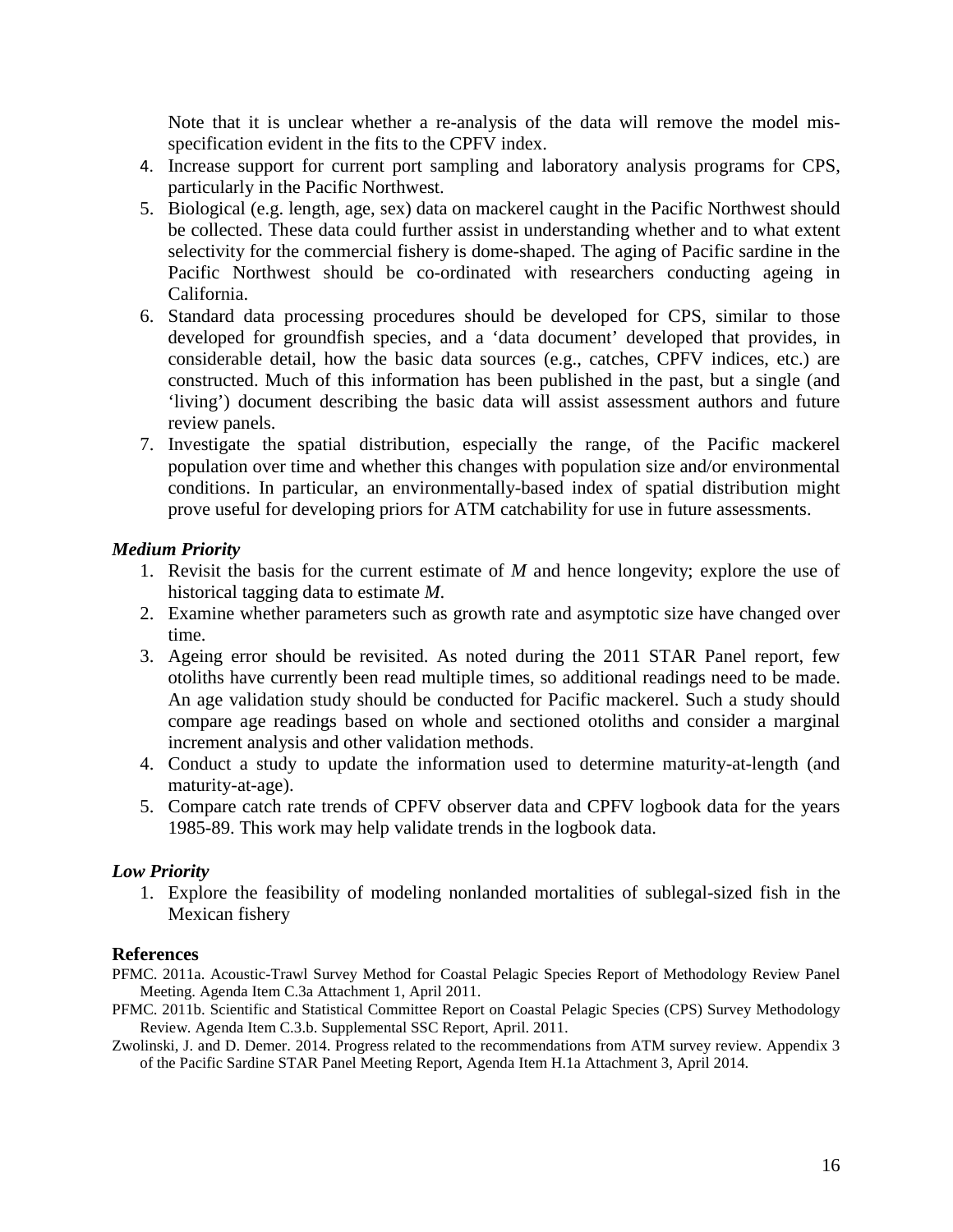

Figure 1. Retrospective pattern for model H3.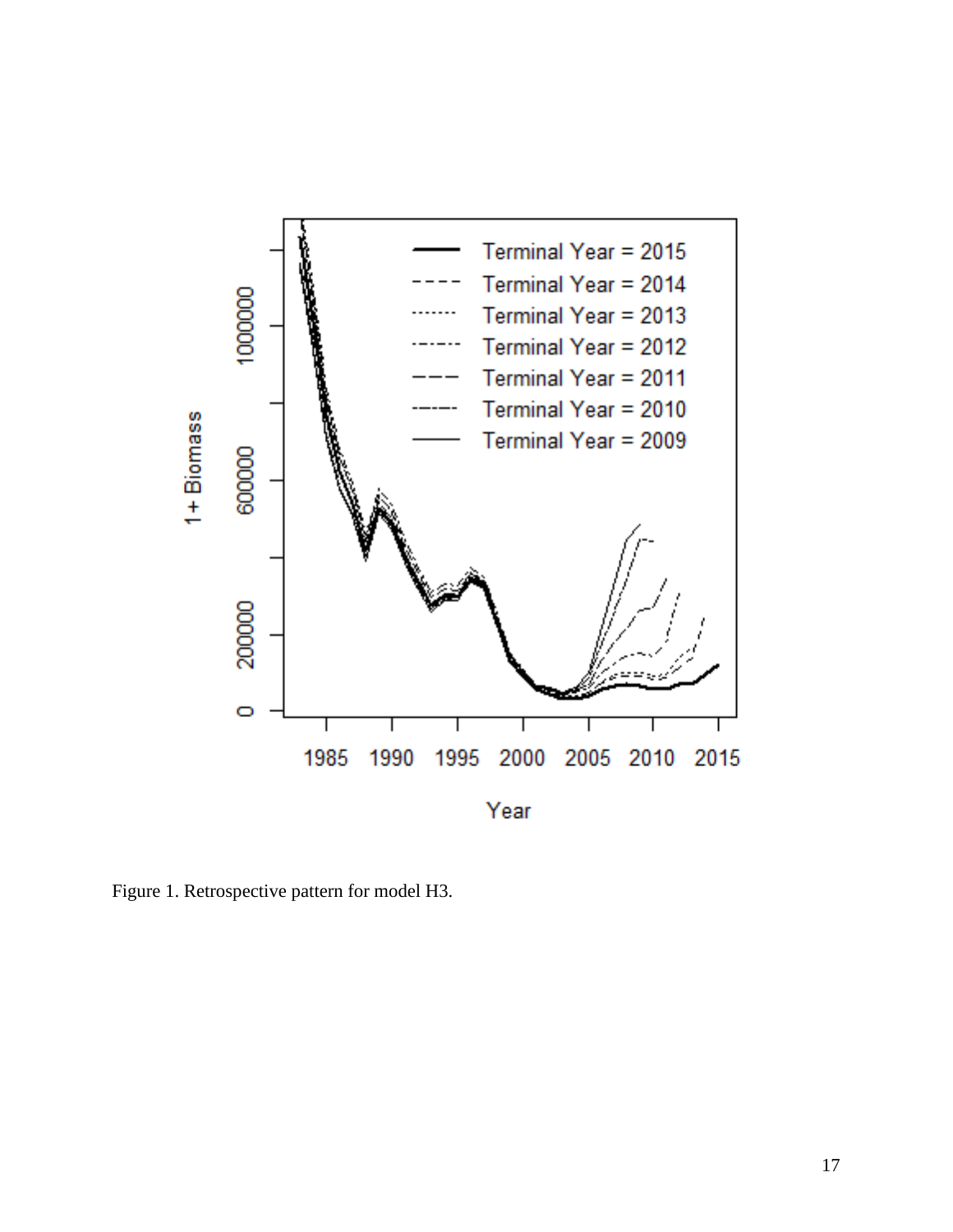

Figure 2. Sex ratios by age for the fishery catches.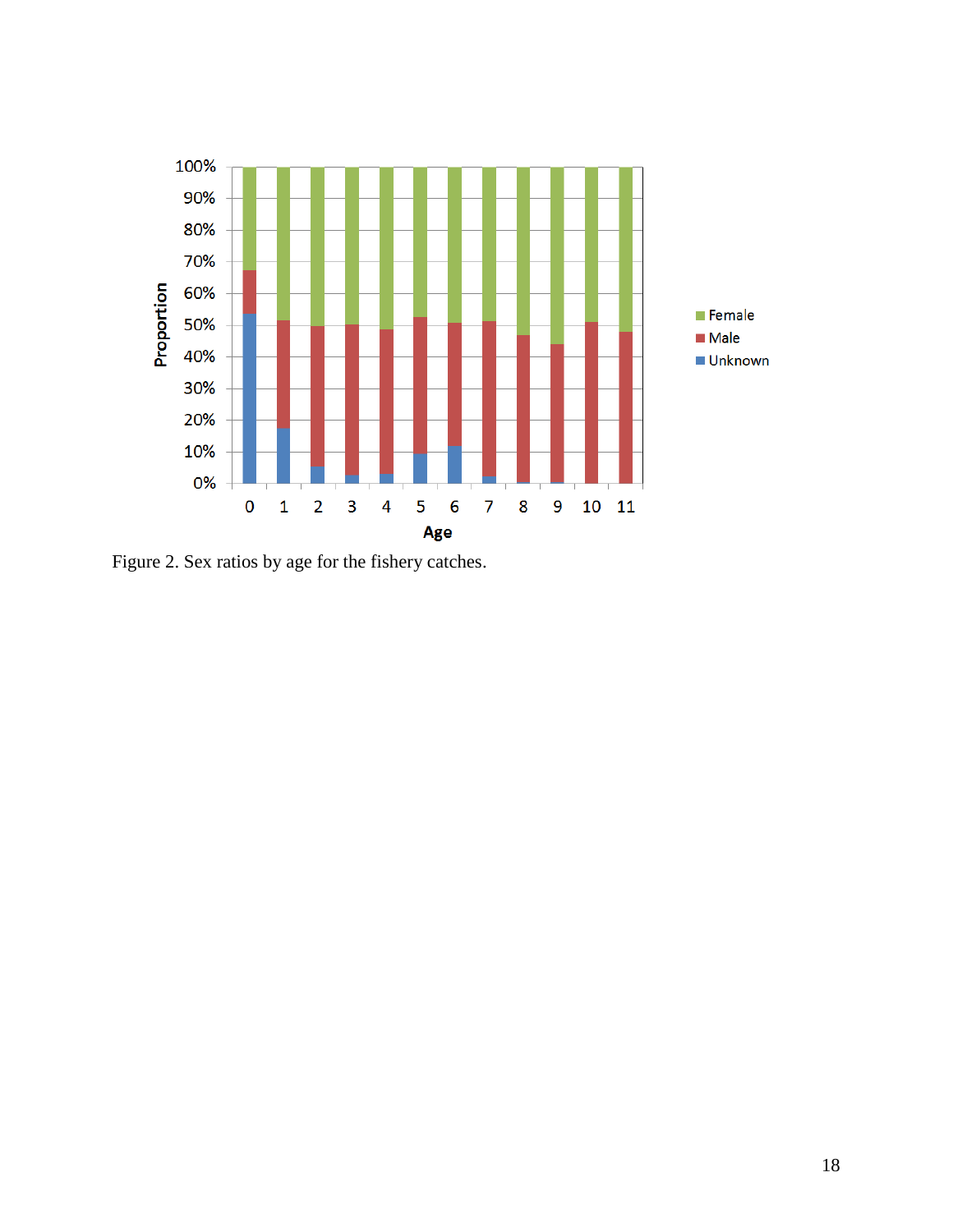

Figure 3. Commercial, recreational, CPFV and ATM survey length-composition data aggregated over samples collected during 2005-14.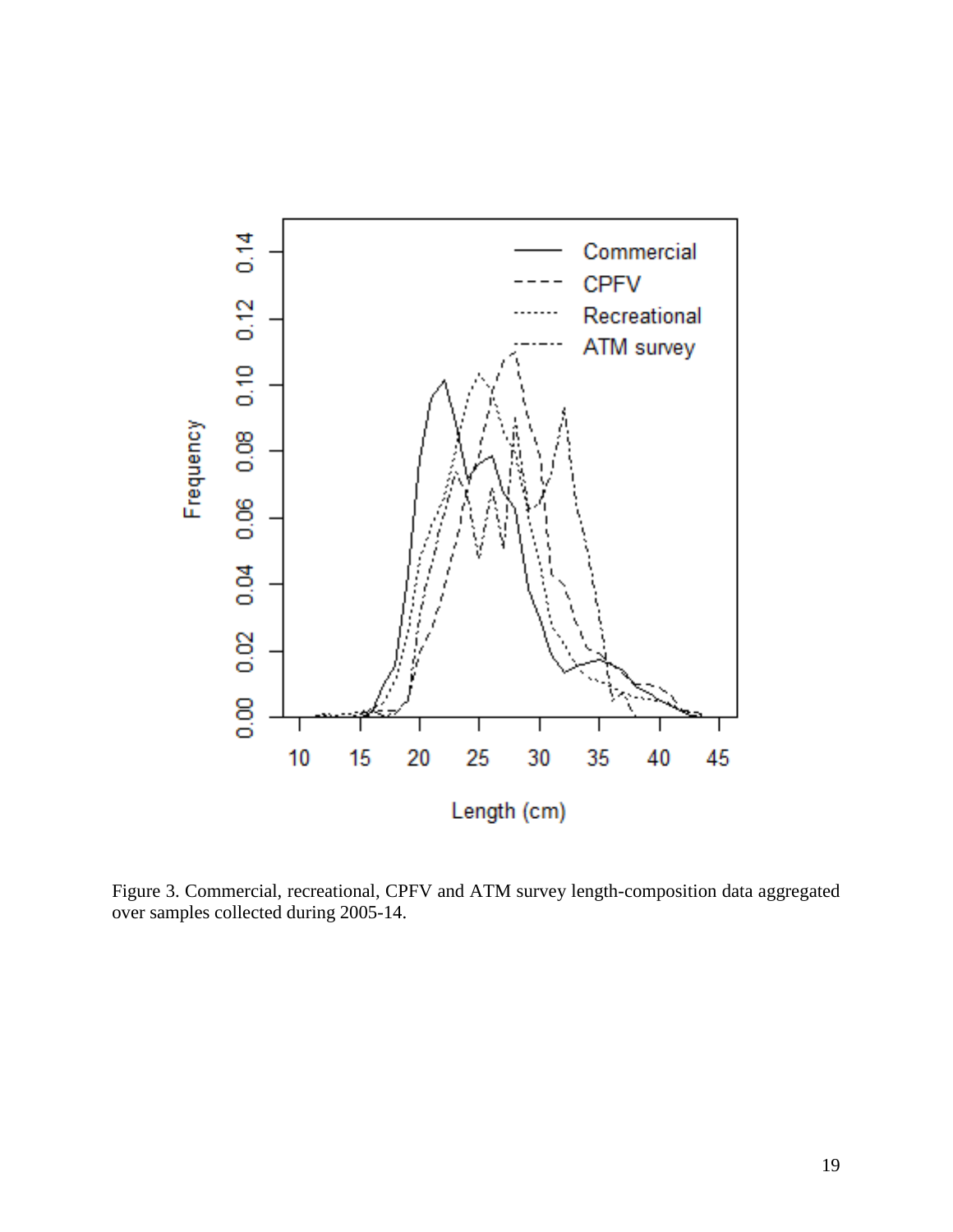

Figure 4. Likelihood profile (total negative log-likelihood on y-axis vs  $R_0$  on x-axis) for model H3.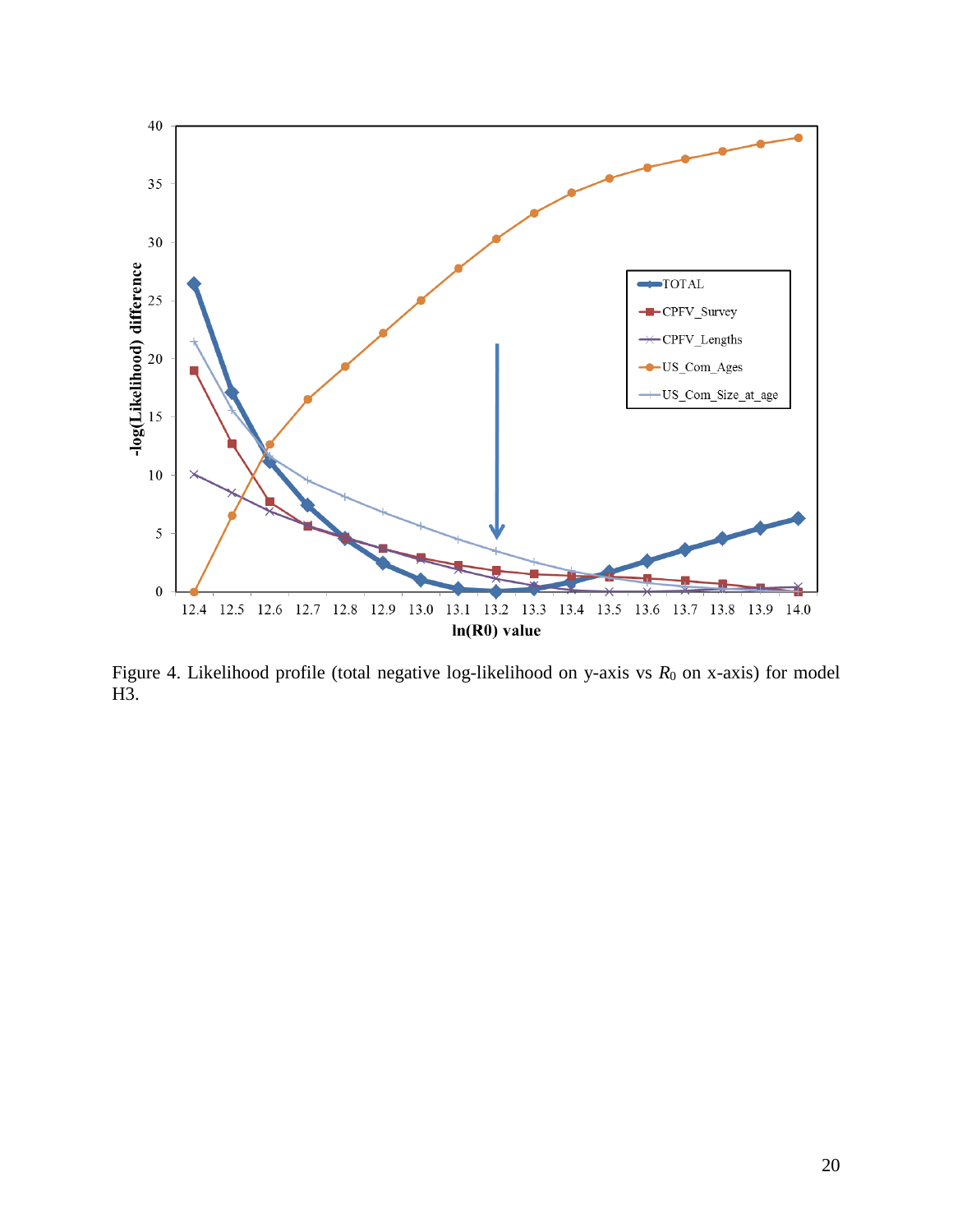

5. Negative log-likelihood (total and by data component) against current biomass.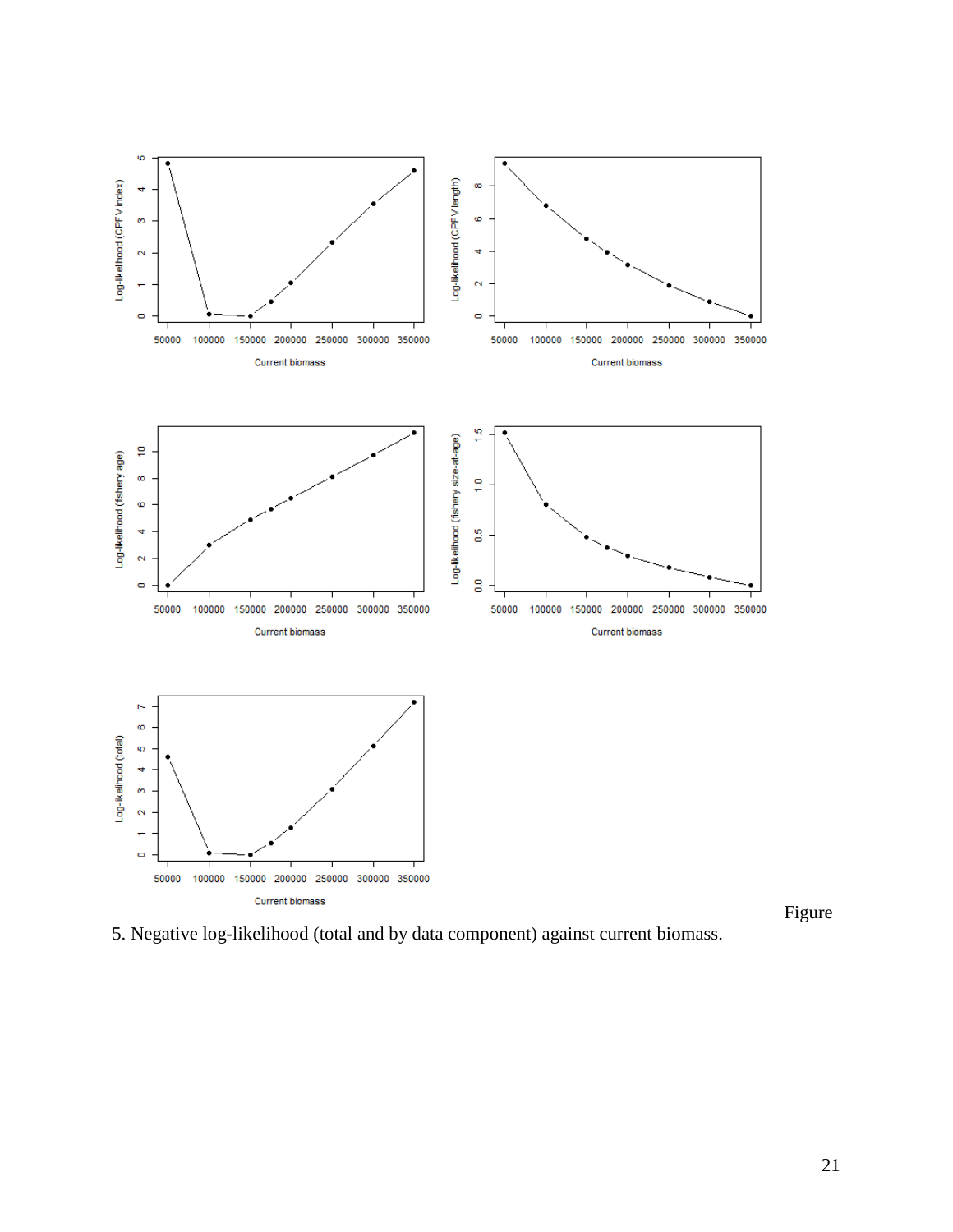

6. Fits of model H1b to the length-compsosition data aggregated over years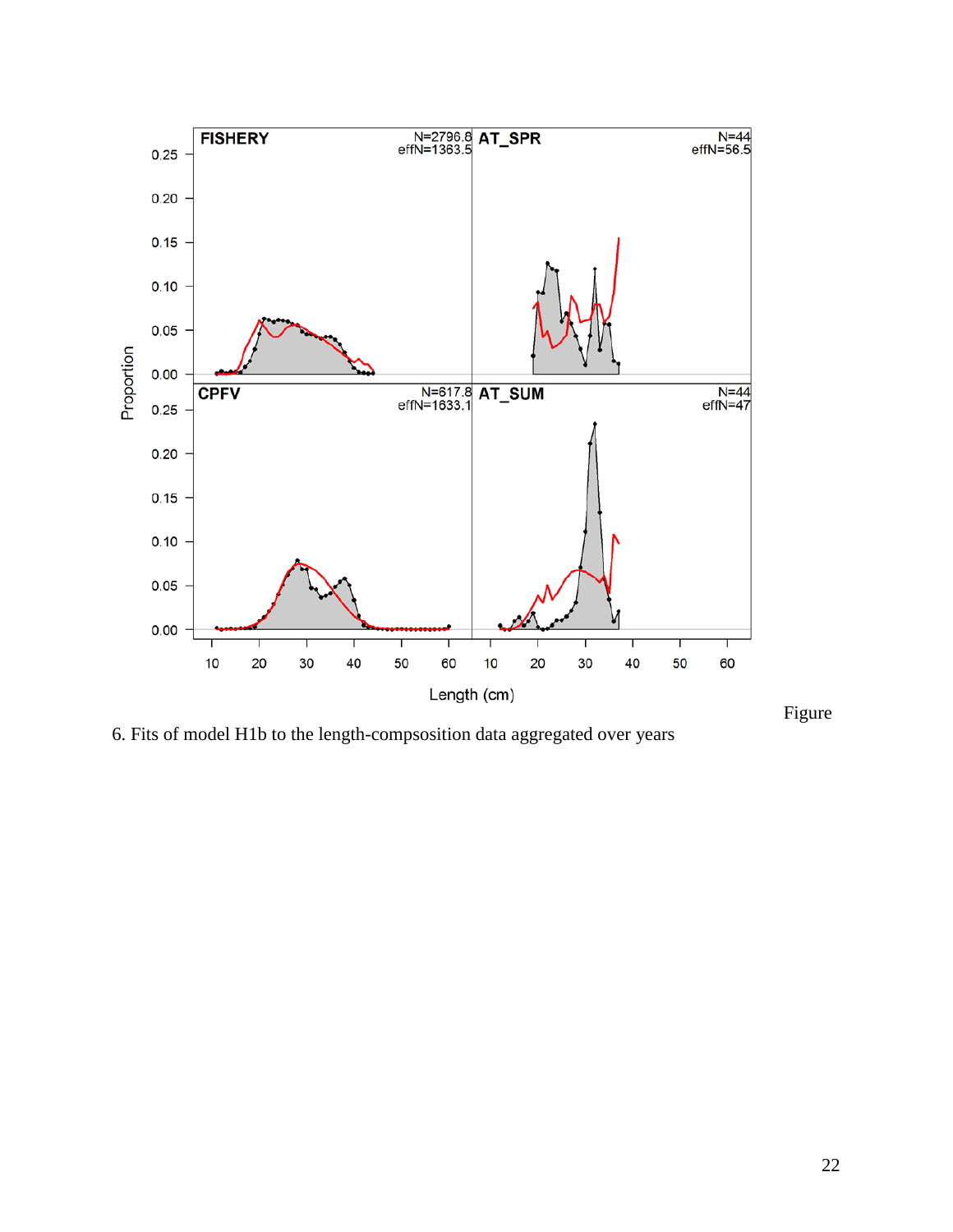

Figure 7. The estimates of the log-deviations about the stock-recruitment relationship from model H3.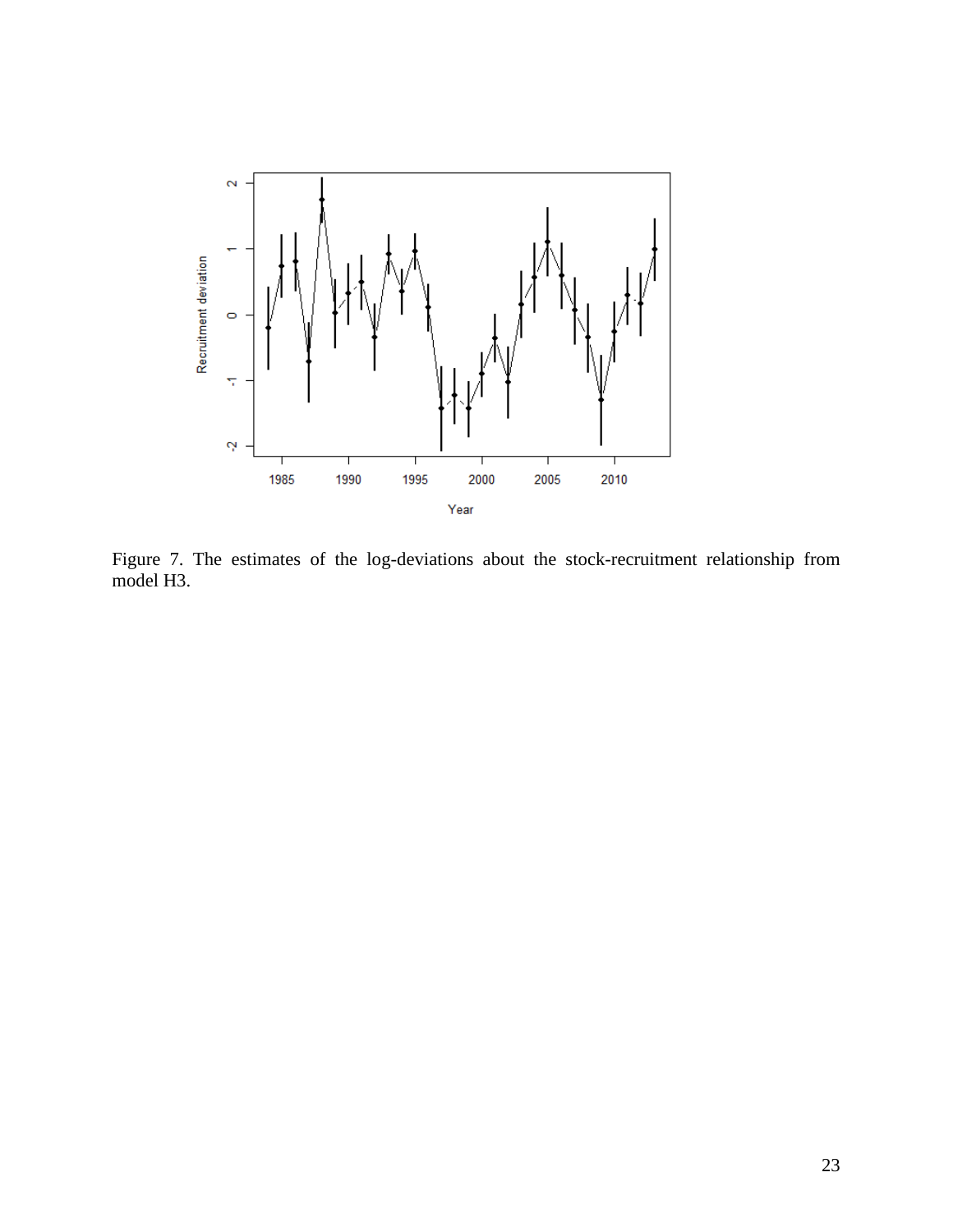### **Appendix 1 2015 Pacific Mackerel STAR Panel Meeting Attendees**

### **STAR Panel Members**

André Punt (Chair), SSC, University of Washington Will Satterthwaite, SSC, SWFSC Vivian Haist, Council for Independent Experts (CIE) David Checkley, Scripps Institution of Oceanography (SIO)

### **CPSMT/CPSAS Advisors to STAR Panel**

Diane Pleschner-Steele, CPSAS Alan Sarich, CPSMT

### **STAT Members**

Kevin Hill, SWFSC Paul Crone, SWFSC

### **Other Attendees**

David Demer, SWFSC Kirk Lynn, CPSMT, CDFW Dale Sweetnam, SWFSC Josh Lindsay, CPSMT, NMFS WCR Kevin Piner, SWFSC Tony Temp-Lily, SWFSC Jeannette Miller, CDFW Emmanis Dorval, CPSMT, SWFSC Hui-Hua Lee, SWFSC Gilly Lyons, Pew Trust

CDFW – California Department of Fish and Wildlife CPSAS - Coastal Pelagic Species Advisory Subpanel CIE – Council on Independent Experts CPSMT - Coastal Pelagic Species Management Team NMFS - National Marine Fisheries Service SSC - Scientific and Statistical Committee (of the Pacific Fishery Management Council) SWFSC - Southwest Fisheries Science Center (National Oceanic and Atmospheric Administration) WCR – West Coast Region of the National Marine Fisheries Service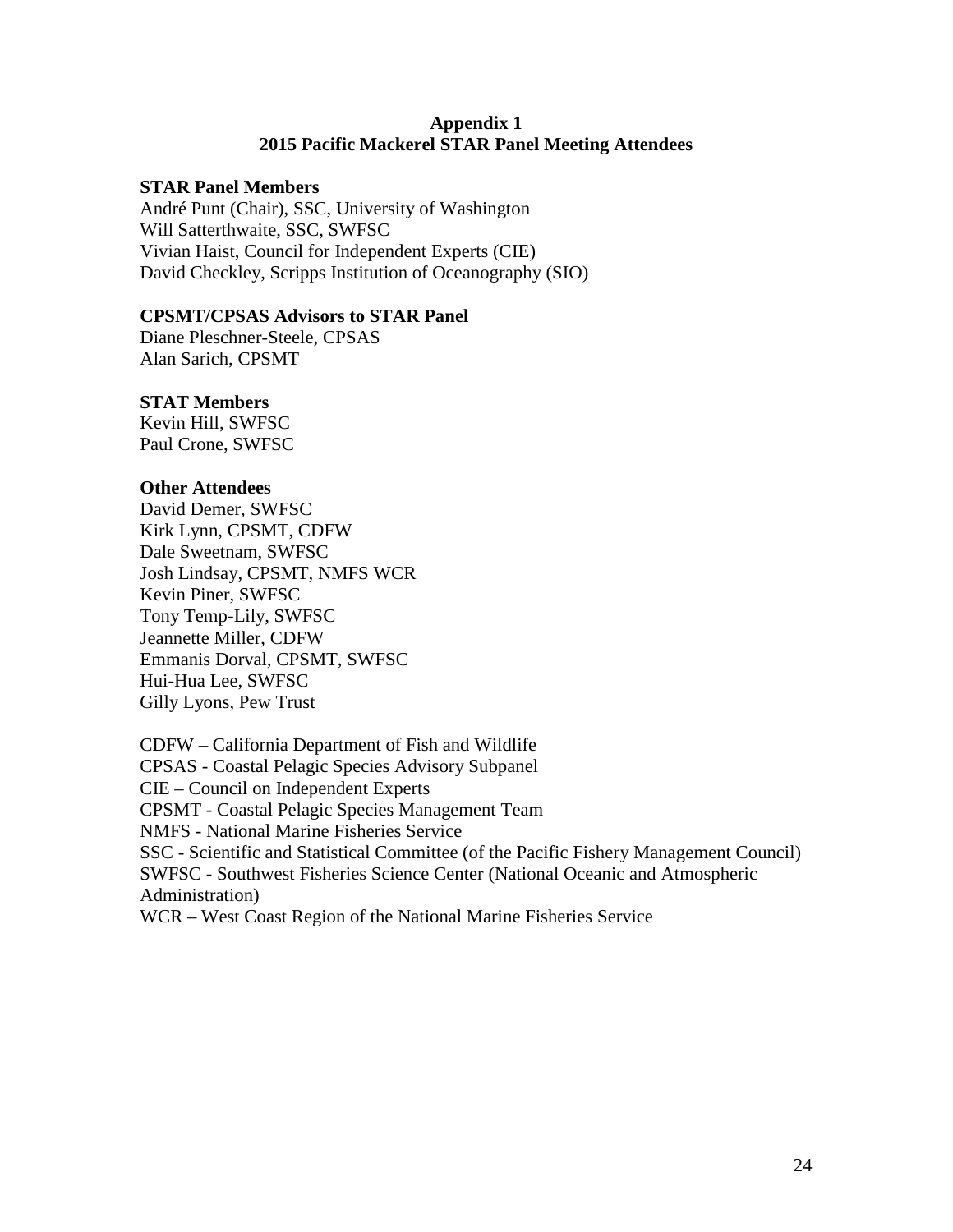# **Appendix 2**

### **Additional concerns raised by the CPSAS representative during the meeting**

The CPSAS representative extends grateful thanks to the STAT for their hard work, and shares the frustration of both the STAT and the Panel regarding the uncertainties inherent in this Pacific mackerel stock assessment review, which in many ways appears to mirror the problems experienced at the 2011 Pacific mackerel STAR panel meeting.

One problem seems to be that the model and data are not consistent: the model is attempting to estimate the entire Pacific mackerel biomass but the two independent indices of abundance initially considered in the model measure only a part of it. For example, CPFV surveys record only incidental mackerel landings in California, yet mackerel landings are increasing in the Pacific Northwest, and to date biological composition data are unavailable to account for Pacific Northwest catches. Further, as noted in the 2011 STAR panel report, the CPSAS representative voiced concern with "…inconsistent reporting of Pacific mackerel encounters [in CPFV logs], whether the fish are caught and retained for consumption or for bait, or caught and released. Recreational anglers surveyed also reported that dockside surveys did not always ask about Pacific mackerel that were used for bait or retained. Therefore the party boat logs and dockside surveys may be underreporting the occurrence of Pacific mackerel." This problem continues.

The catchability coefficient for the ATM surveys, that were designed for Pacific sardine, was estimated to be close to 1 in model H1b even though the ATM surveys cover only a portion of the Pacific mackerel range, excluding Mexico, and an unquantified but likely substantial portion of the stock. Including ATM surveys in the model scaled biomass downward, but provided little information on biomass. The final model excluded ATM data until survey area and methodology can be improved.

Recommendations include:

- Data collection programs need to be substantially expanded:
	- o Recreational catch data collection programs should emphasize the need to report all incidental Pacific mackerel catches, whether retained, returned or used for bait.
	- o Biological (age, size, weight, length) composition data in the Pacific Northwest should be collected.
- AT survey methodology should be modified to increase the spatial boundaries of the survey grid, ideally into Mexico either independently or cooperatively, as well as to add side-looking sonar acoustics to capture fish in the upper water column (a hope that may be resolved at least in part with the deployment of the Ruben Lasker in future CPS surveys).
	- o Trawl sample size in ATM surveys also should be substantially increased.
- Efforts should be continued to encourage collaborative Tri-national research and data exchanges, and to collaborate with the fishing industry toward improving the knowledge of Pacific mackerel.